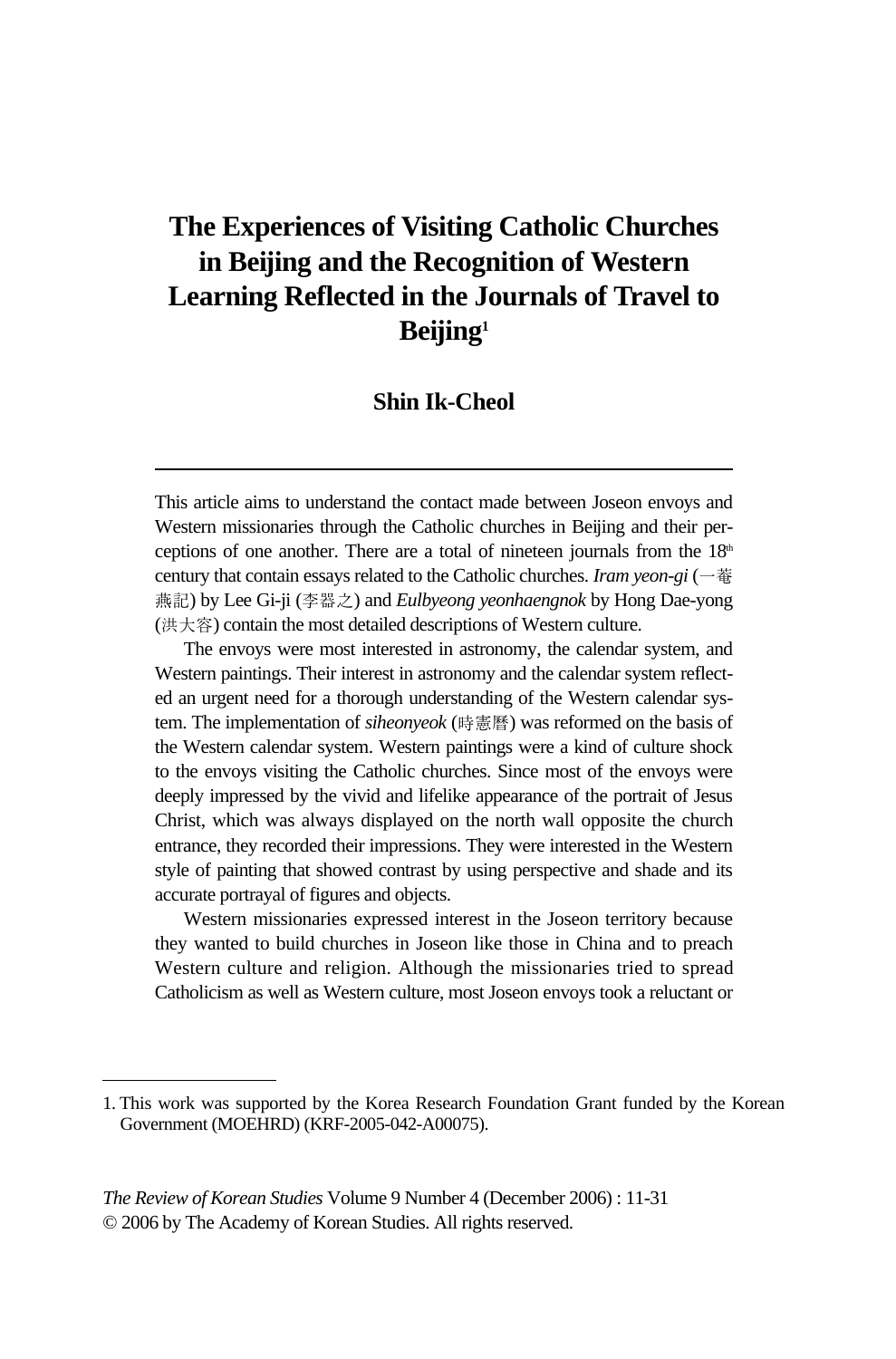even negative attitude toward Western religion while admitting the superiority of Western devices. It seems that most Joseon envoys perceived the West from the viewpoint of what is called *dongdo seogi* (Eastern morality and Western instruments).

The perceptions of the Joseon envoys and the Western missionaries made during the 18<sup>th</sup> century through their indirect contact at the Catholic churches were relatively open compared to the 19<sup>th</sup> century. In 19<sup>th</sup> century Joseon, the relationship between Joseon and the West worsened because those who held power over the king persecuted Catholics and the influence of Western imperialism became apparent.

Keywords: *yeonhaengnok*, Catholic churches, a relative military officer, astronomy and the calendar system, Western paintings, Western learning

### **Introduction**

Joseon was the last of the East Asian countries to make contact with the West. While China and Japan had direct contact with Western civilization during the  $18<sup>th</sup>$  century, Joseon's direct contact with the West did not occur until the  $19<sup>th</sup>$  century. However, Joseon had direct contact with China in the  $18<sup>th</sup>$  century and seized the opportunity to make contact with the West.

The main point of contact with Western civilization was through the Catholic churches in Beijing. There were four churches where European missionaries resided and they were the center for the spread of Western scientific civilization and religion. In the  $18<sup>th</sup>$  century, Joseon encountered Western civilization very actively and purely at these Catholic churches.<sup>2</sup> The records about contact with

<sup>2.</sup> The phrase, "... very actively and purely" indicates the characteristic of the contact with Western civilization during the 18<sup>th</sup> century in contrast to the 17<sup>th</sup> and 19<sup>th</sup> centuries. During the 17<sup>th</sup> century, Joseon had an antagonistic relationship with Qing with rumors of imminent attack by both sides. Joseon pursued the conquest of the northern areas while Qing was suffering from various rebellions among which the Revolt of the Three Feudatories ( $\equiv$ 藩) was typical. Accordingly, exchanges between the two countries were restricted and contact with Western civilization was also scarce and superficial. During the  $19<sup>th</sup>$  century, a powerful government was established and took an antagonistic view toward Western learning with the 1801 Persecution of Catholics in Joseon as the start and prohibiting future visits to the Catholic churches in Beijing. There were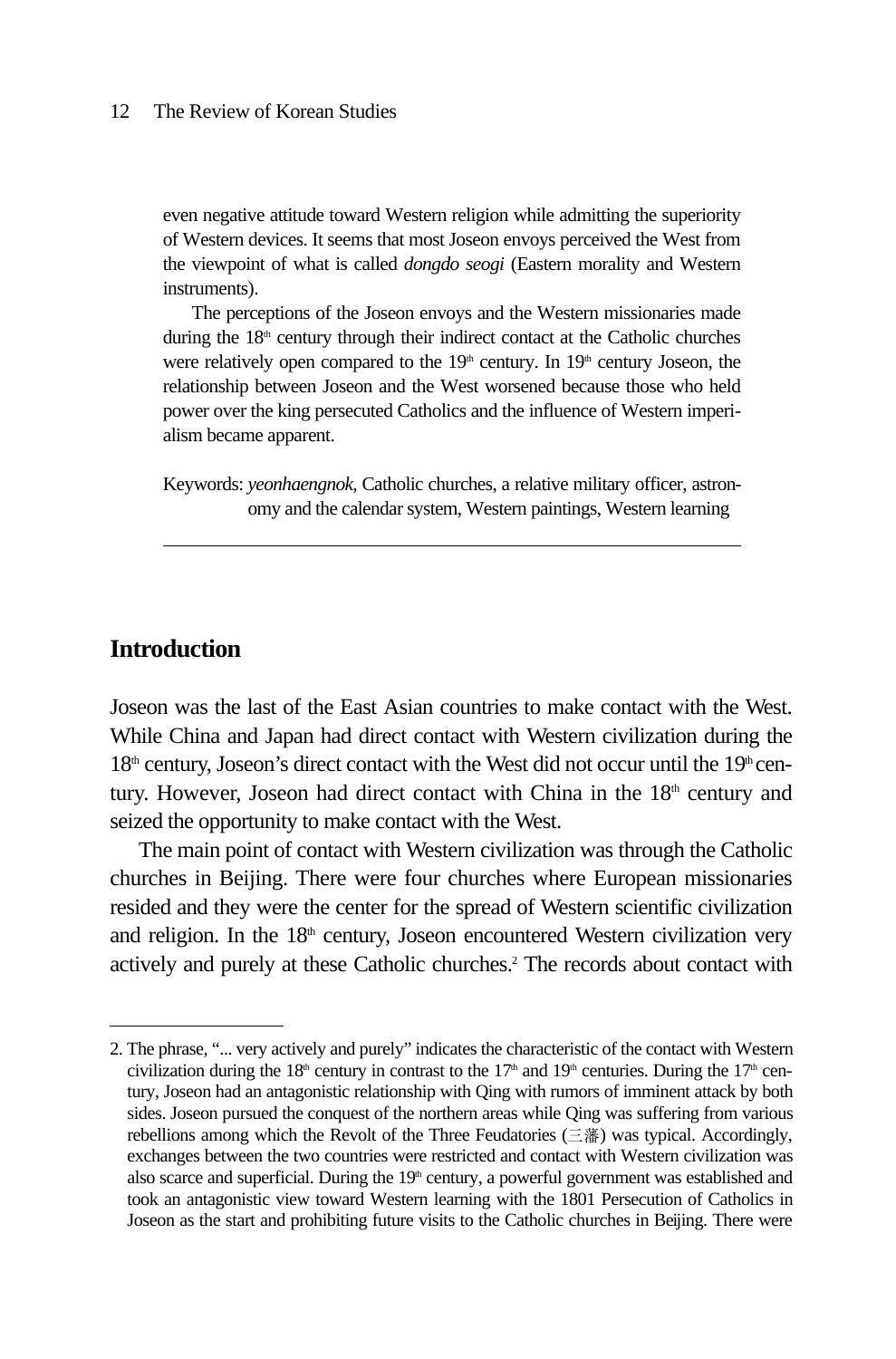Western civilization and having a positive perception of it appear more frequently in records from the  $18<sup>th</sup>$  century than during any other century.

During the reign of Emperor Kangxi of Qing (1662-1722), the Catholic churches in Beijing became popular places for envoys visiting Beijing and this trend peaked during the reigns of Emperor Yongzheng (1723-1735) and Emperor Qianlong (1736-1795).

During the reign of Emperor Shen Zong (神宗) of the Ming dynasty, Matteo Ricci (利瑪竇, 1552-1610) arrived in China and contact with Westerners began.... Within the city the Emperor had four Catholic churches (四堂: the East, West, South, and North Catholic churches) built and the missionaries lived there, calling it *Cheonsangdae* (天象臺). As a result, Western learning began to flourish and those who knew astronomy came to describe their technology.... Since the reign of Emperor Kangxi (康熙), when the Joseon envoys traveling to Beijing came to a Catholic church, they asked to see it. Westerners were delighted to meet them, showed them the peculiar paintings of God (神像) and strange instruments, and sometimes presented Western-made objects to them. Therefore, the envoys wanted to receive presents and liked to see strange sights, making it a rule to visit the churches every year.... Yu Song Yeong (�松齡) and Po Wu Gwan (鮑友官) stayed at the South Catholic church and were mathematics experts. The South Catholic church was furnished more wonderfully than any other church and the Joseon envoys frequented it. ("*Yupo mundap* (劉鮑問答)," *Damheon yeongi*)

The Joseon envoys traveling to Beijing were warmly received by the Western missionaries. Through them they were able to see Western paintings and instruments and were sometimes given queer Western objects. Since they were warmly welcomed and could see unusual things, these visits to the Catholic churches became an established custom. The South Catholic church was located nearest to Yuheguan (玉河館), the envoys' lodgings making it convenient to visit. In 1760 (the 36<sup>th</sup> year of King Yeongjo), Lee Sang-bong ( $\tilde{\phi}$   $\tilde{m}$  ang) who traveled to

various invasions into Joseon by Western powers in the second half of the 19<sup>th</sup> century because the Western powers forcefully requested the opening of a port. The Joseon encounters with Western civilization in the 19<sup>th</sup> century can be characterized as negative.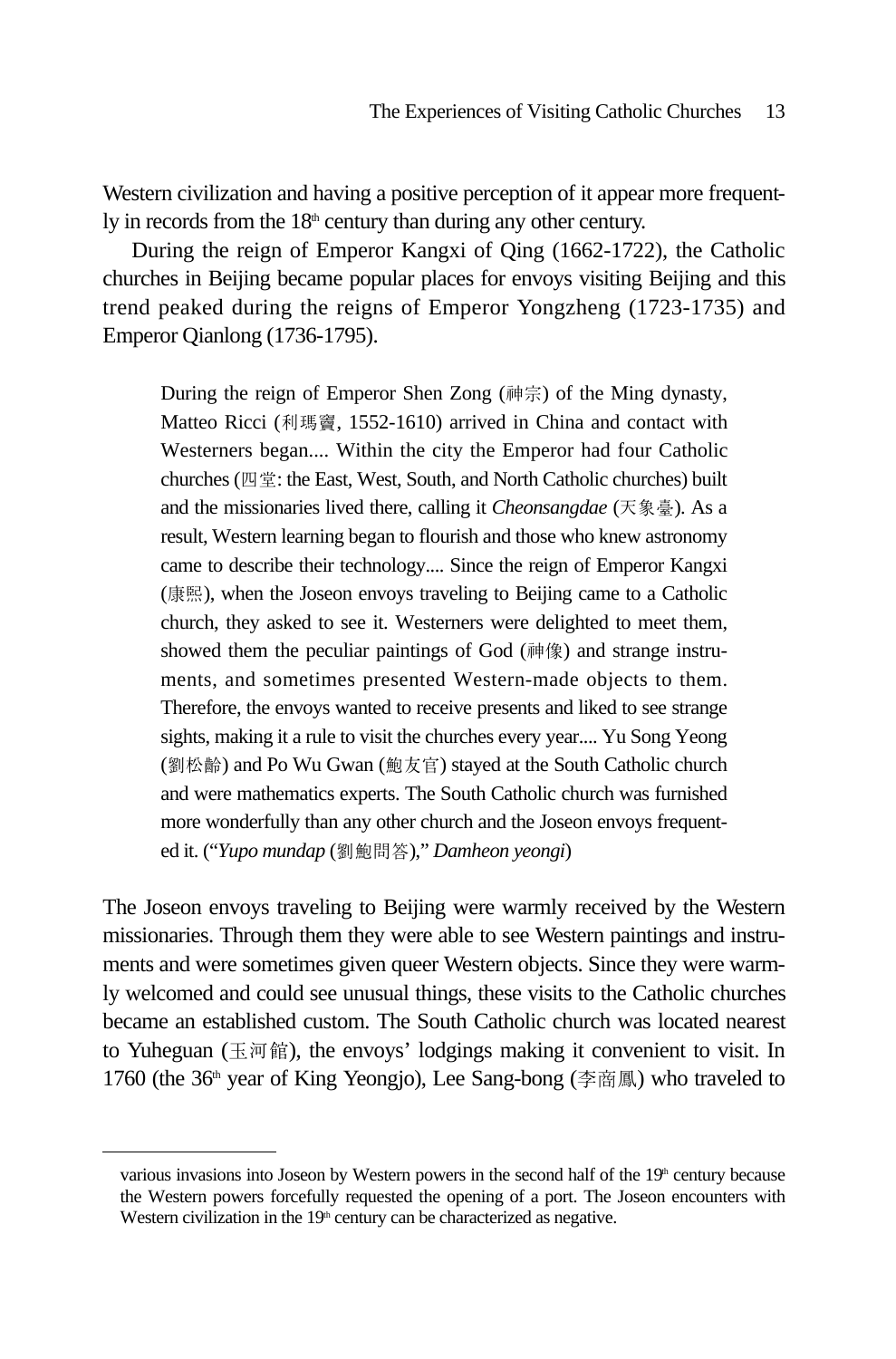Beijing as a *jaje gungwan* (relative military officer) described Western music, a telescope, the paintings of the Catholic churches, and a Western map as wonderful things to see.<sup>3</sup>

In the journals of travel to Beijing, there are only a few dialogues between envoys, high-ranking literary men of Joseon and Jesuit missionaries, advanced European intellectuals at the Catholic churches in Beijing. These journals are not official reports but the private records of intellectuals. They contain vivid descriptions of the shock and wonder caused by contact with a heterogeneous civilization and the conflict to cope with it. The journals of travel to Beijing clearly reveal the responses and feelings of the Western intellectuals as well as their level of interest and understanding. In order to understand the perception of the Joseon intellectuals toward Western civilization during the  $18<sup>th</sup>$  century, it is necessary to study the journal entries on the Catholic churches in Beijing. This paper will therefore review these records and related entries from the journals of travel to Beijing in the  $18<sup>th</sup>$  century and provide an interpretation of the contact with Western learning.

## **The Experiences of the Joseon Envoys who Visited the Catholic Churches in Beijing**

1. The South Catholic Church and *jaje gungwan*

The journals written by the Joseon envoys have been systematically collected and it is believed that most of them have been found and arranged.4 There are about 100 different journals of travel to Beijing from the  $18<sup>th</sup>$  century and there are nineteen journals that contain articles relating to the Beijing Catholic churches. Approximately one-fifth of the journals, shown in the following table, con-

<sup>3.</sup> Dated January 8, 1761 in "*Wangnaechongnok* (往來總錄)," *Bugwonnok* (北轅錄)Vol. 4. "The most interesting things to see are the foggy forest of *gyemun* (薊門), Western music, a telescope, the Catholic church and the palace of Wonmyeongwon (圓明園)."

<sup>4.</sup> There are about 500 journals of travel to Beijing that have been found up to now and printed in *Yeonhaengnogjeonjip* (A Complete Collection of the Journals of Travel to Beijing). This anthology is edited by Lim Gi-jung and published by Dongguk University Press in 2001. Recently, the Institute for Korean Literature and Dongguk University found omitted data and published a bibliographical introduction (see Institute for Korean Literature, Dongguk University, 2003).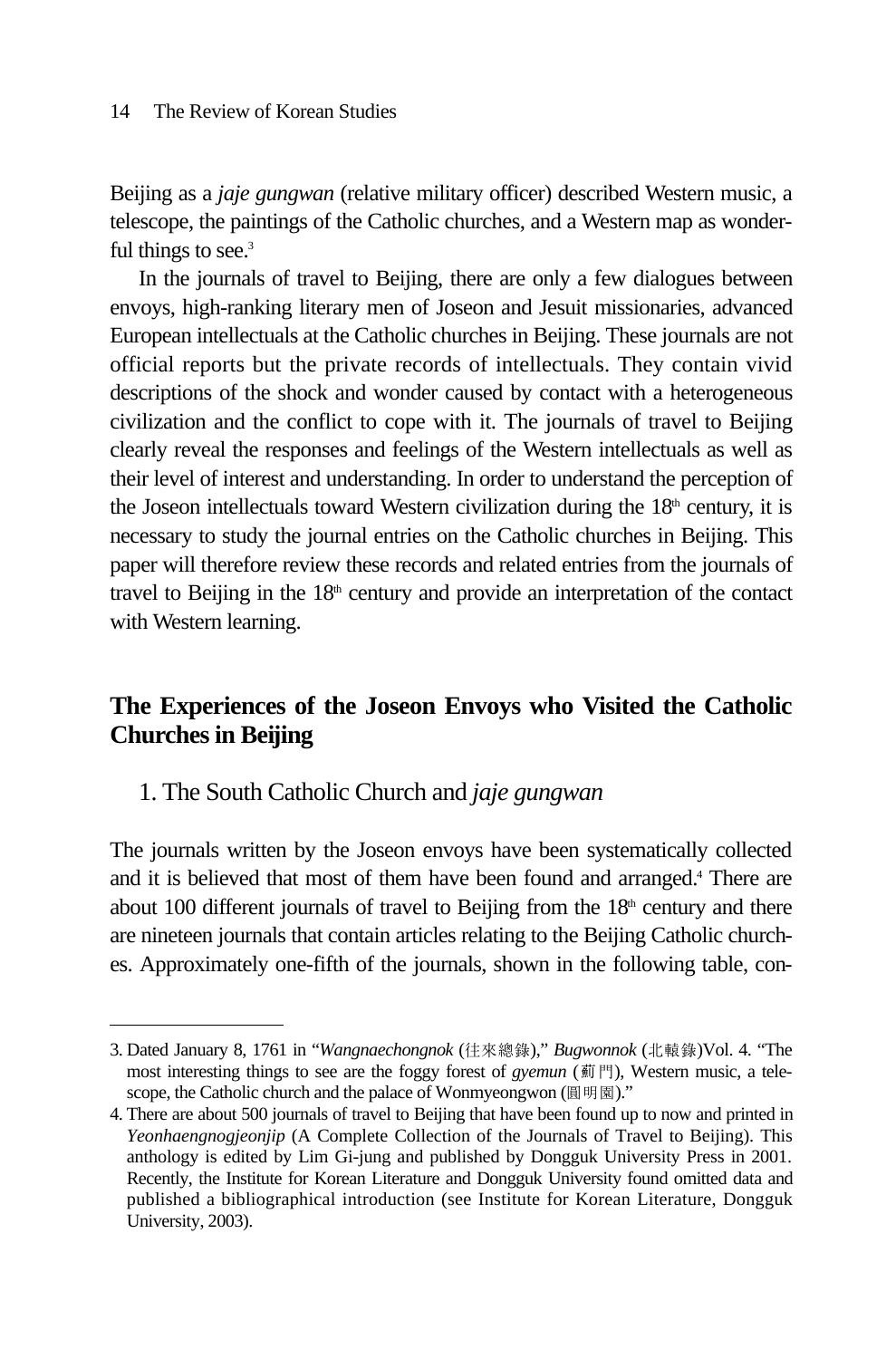| Date of<br><b>Departure</b> | <b>Journal Title</b>                         | <b>Author</b>              | <b>Position</b>              | <b>Catholic</b><br><b>Church</b><br><b>Visited</b> | <b>Remarks</b>                                                                          |
|-----------------------------|----------------------------------------------|----------------------------|------------------------------|----------------------------------------------------|-----------------------------------------------------------------------------------------|
| Nov. 1711                   | Yeonhaeng ilgi                               | Min<br>Jin-won             | Deputy<br>Envoy              | No mention<br>of visiting                          |                                                                                         |
| Nov. 1712                   | Nogajae<br>yeonhaeng ilgi                    | Kim<br>Chang-eop           | jaje<br>gungwan              | South<br>Church                                    | Mentioned the portrait<br>of Jesus Christ,<br>astronomical instrument<br>& alarm clock. |
| Dec. 1712                   | Yeonhaengnok                                 | Choi<br>Duk-jung           | Military<br>Attendant        | No mention<br>of visiting                          |                                                                                         |
| <b>July 1720</b>            | Yeonhaeng jabji                              | Lee<br>Yi-myeong           | Senior<br>Envoy              | South<br>Church                                    | Three envoys visited $&$<br>discussed astronomy &<br>calendar.                          |
| <b>July 1720</b>            | Iram yeon-gi                                 | Lee Gi-ji                  | jaje<br>gungwan              | South, East<br>& North<br>churches                 | Wrote Seoyang<br>hwagi & Honuigi.                                                       |
| Nov. 1720                   | Gyeongja<br>yeonhaeng jabji                  | Lee<br>Eui-hyeon           | Senior<br>Envoy              | Passed in<br>front of the<br>South<br>Church       | Regretted not visiting<br>the church.                                                   |
| Oct. 1727                   | Sangbongnok                                  | Kang<br>H <sub>o</sub> -bo | Deputy<br>Envoy              | South<br>Church                                    | Mentioned the portrait<br>of Jesus Christ & the<br>alarm clock.                         |
| <b>July 1732</b>            | Imja yeonhaeng jabji                         | Lee<br>Eui-hyeon           | Senior<br>Envoy              | South<br>Church                                    | Three envoys visited.                                                                   |
| <b>July 1732</b>            | Yeonhaeng ilnok                              | Han<br>Deok-hu             | Recorder                     | No mention<br>of visiting                          |                                                                                         |
| Nov. 1755                   | Yeonhaeng ilnok                              | Anonymous                  | Military<br>Attendant<br>(?) | South<br>Church                                    | Met Yu Song-yeong.                                                                      |
| Nov. 1760                   | <b>Bugwonnok</b>                             | Lee<br>Sang-bong           | jaje<br>gungwan              | East church                                        | Mentioned the statue of<br>Jesus Christ & the<br>theory of Catholicism.                 |
| Nov. 1765                   | Simhyeon yeongi<br>Eulbyeong<br>yeonhaengnok | Hong<br>Dae-yong           | jaje<br>gungwan              | South &<br>East<br>churches                        | Met Yu Song-yeong &<br>Po Wu-gwan.                                                      |

**Table 1** Catholic Churches Mentioned in *yeonhaengnok* of the 18<sup>th</sup> Century<sup>5</sup>

<sup>5.</sup> *Yeonhaengnok* containing records of the Catholic churches from 1649 to 1876 are in Won Jaeyeon's book (2003). The table contains those journals from the  $18<sup>th</sup>$  century plus supplementary ones that had been omitted in Won Jae-yeon's book. The supplementary ones are marked with an asterisk.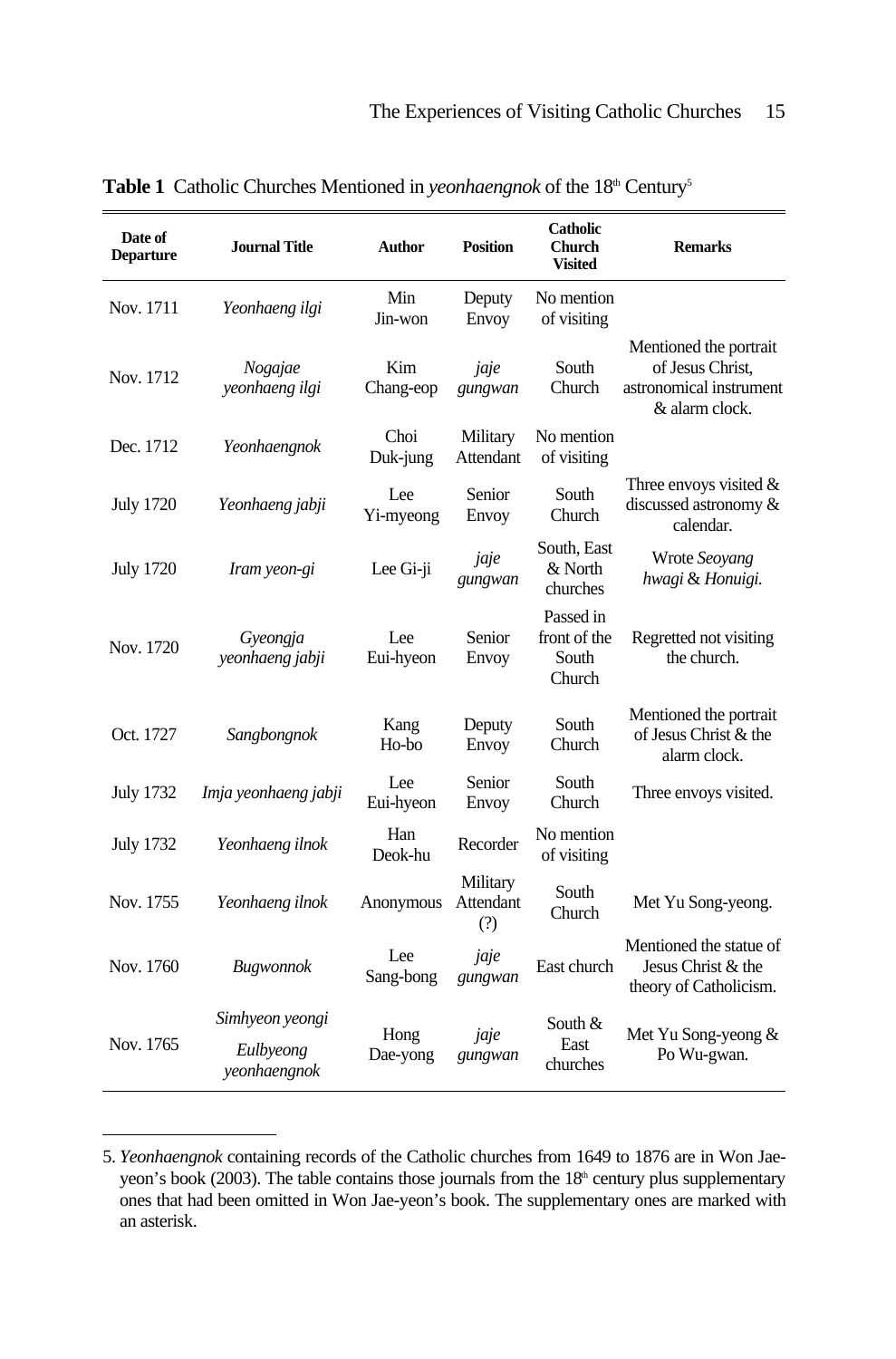| Date of<br><b>Departure</b> | Journal Title    | <b>Author</b>     | <b>Position</b>                     | <b>Catholic</b><br><b>Church</b><br><b>Visited</b> | <b>Remarks</b>                                    |
|-----------------------------|------------------|-------------------|-------------------------------------|----------------------------------------------------|---------------------------------------------------|
| Nov. 1773                   | Yeonhaengnok*    | Eom Suk           | Deputy<br>Envoy                     | South<br>Church                                    |                                                   |
| June 1780                   | Yeolha ilgi      | Park<br>Ji-won    | jaje<br>gungwan                     | South<br>Church                                    | Wrote Buggyeong-<br>cheonjudanggi &<br>Yanghwa.   |
| Oct. 1787                   | Yeonhaengnok     | Yu Eon-ho         | Senior<br>Envoy                     | Did not visit                                      | Deputy envoy and<br>recorder visited a<br>church. |
| May 1790                    | Yeonhaeng giyu   | Seo Ho-su         | Deputy<br>Envoy                     | Did not visit                                      | Regretted not visiting.                           |
| Nov. 1791                   | Yeonhaengnok     | Kim<br>Jeong-jung | Military<br><b>Attendant</b><br>(?) | Passed in<br>front of the<br>South Church          |                                                   |
| Oct. 1798                   | Muoyeon haengnok | Seo<br>Yu-mun     | Recorder                            | Did not visit                                      | Recorded Chihyeong's<br>visit to a church         |

**Table 1** (Continued)

tain entries about the Catholic churches in Beijing.

There were four senior envoys, four deputy envoys, two recorders, five *jaje gungwan,* two military attendants and two men presumed to be military officers who recorded their visits to the Catholic churches while traveling in Beijing. The five *jaje gungwan* outnumber the others and, moreover, it is probable that the two military officers listed were *jaje gungwan*. The *jaje gungwan* seem to have a greater interest in Western learning and the preciseness of their recordings proves this interest. First of all, it is noteworthy that the so-called journals of travel to Beijing representing the 18th century such as *Nogajae yeonhaeng ilgi* by Kim Chang-eop, *Damheon ilgi* by Hong Dae-yong and *Yeolha ilgi* by Park Jiwon are the records of *jaje gungwan* (Kim Gyeong-seon 1976a).<sup>6</sup> Lee Gi-ji and Lee Sang-bong are also *jaje gungwan* and their journals *Iram yeongi* and *Bugwonnok* described the Catholic churches in Beijing more precisely than other journals.

The three top officials ( $\equiv \circledast$ ), a senior envoy, a deputy envoy and a recorder were given the privilege of selecting one or two attendants under the title of *'jaje*

<sup>6.</sup> Most of the envoys traveling to Beijing left records of their travel. The three most well-known are Kim Chang-eop, Hong Dae-yong and Park Ji-won.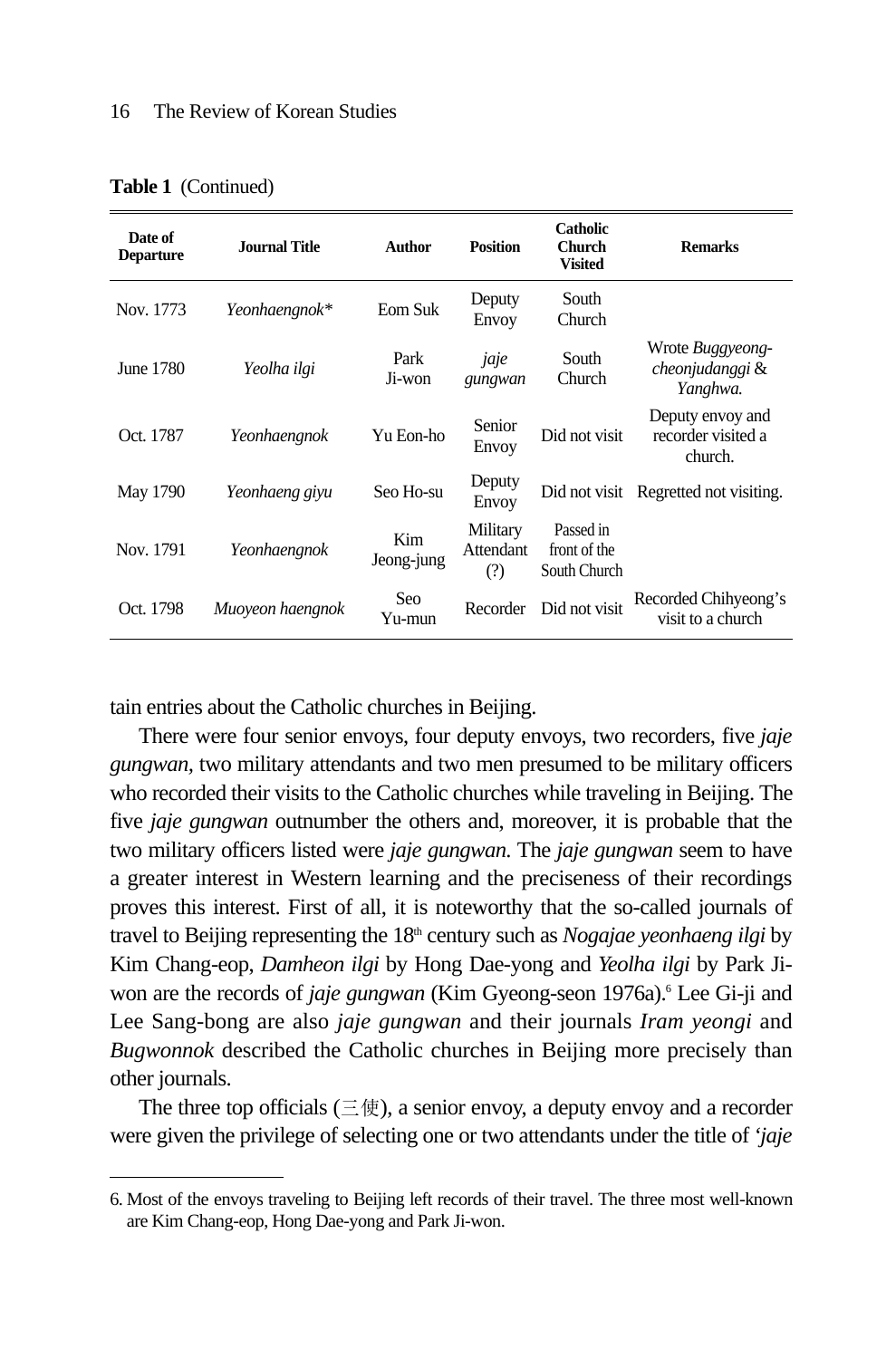*gungwan'* from their relatives. The *jaje gungwan*'s military uniforms gave them the status of military officers who privately escorted and attended the envoys but most of them were actually literary scholars. Their travels to Beijing assumed the character of a kind of excursion to widen their knowledge of the world (Kim Tae-jun 1982). *Jaje gungwan* were relatively free compared to the envoys and were full of intellectual curiosity as literary scholars. Accordingly, it is natural that their journal entries on the Catholic churches were done very precisely. It can be presumed that the reason the Joseon government had the *jaje gungwan* and top intellectuals at the time travel freely to Beijing was their political intention to secretly discover the strong and weak points of Qing and prepare against the Qing.

All of the *jaje gungwan* visited the South Catholic church except for Lee Sang-bong who only visited the East Catholic church. The South Catholic church, situated near the lodgings of the Joseon envoys, had wonderful furniture and presented a grand appearance. While most of the envoys visited only the South Catholic Church, Lee Gi-ji visited the South, East and West Catholic churches and Hong Dae-yong the South and East Catholic churches. This proves that these two men were greatly interested in Western learning. Hong Dae-yong, a realist scholar of the Northern Learning Group (北學派), has long attracted attention and his advanced scientific thought and interest in Western learning have been precisely explained through contemporary research. In the case of Lee Gi-ji, his journal *Iram yeongi* was found recently, revealing that he had a deep interest and understanding of Western learning (Shin Ik-Cheol 2005). In their journals, Lee Gi-ji and Hong Dae-yong had a keen interest in the Catholic churches in Beijing and they left many interesting records. In particular, the journal of Lee Gi-ji is more precise.

Envoys tended to pay most attention to the following three aspects of Western learning, namely astronomy, the calendar system and Western paintings.7 The Joseon envoys were most interested in the armillary sphere, the compass, the telescope, the portrait of Jesus Christ, albums of Western paintings, and maps. Besides, what interested the envoys about Western civilization was the variety of modern Western materials such as alarm clocks, organs, fountain

<sup>7.</sup> Anonymous. An article dated January 21, 1756. *Yeonhaengilnok* (Daily Records of Travel to Beijing). "They are expert in a calendar system and excellent in paintings. Half of the officials at the Imperial Observatory of Qing, China are Westerners and those excellent in painting are on night duty and are engaged in painting."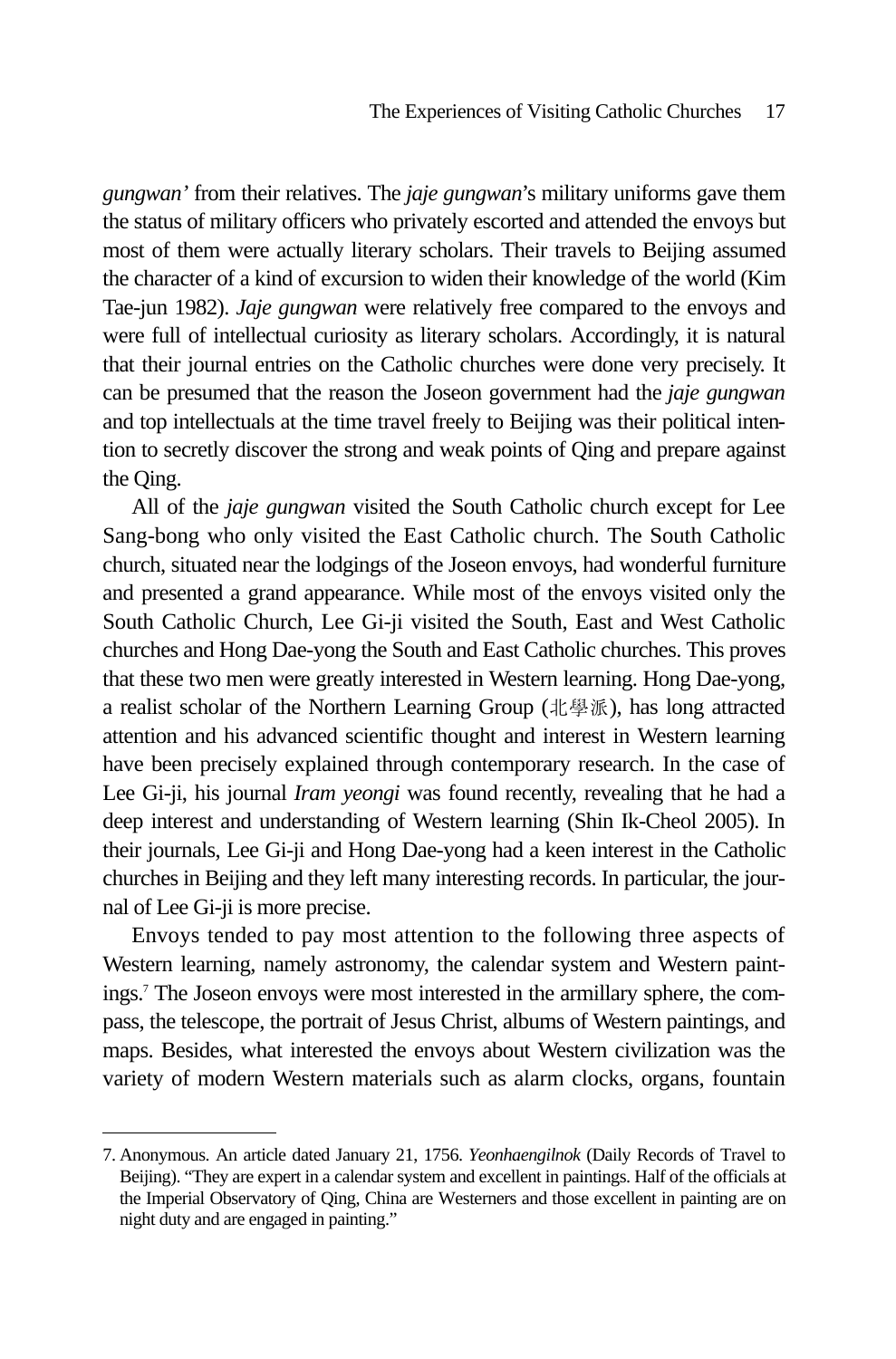pens, matches, inhaling cigars, cigarettes, *heubdogseok* (吸毒石: hard medicinal herb which absorbed poison), *gogwa* (苦果: medicinal herb), wine, sponge cakes, and an automatic doll mechanism. The following sections will take an indepth look at astronomy, the calendar system, and paintings that the envoys were interested in.

### 2. Astronomy and the Calendar System

In the East, the traditional idea of *jaeiron* (災異論) means that unusual astronomical phenomena are closely related to the ruler's political successes and failures. Accordingly, astronomical observations were regarded as an important duty of the ruler and a realistic demand on the correct forecast of climate in agricultural society also worked as a material element. It is said that Joseon first encountered the Western calendar system in 1631 (the  $9<sup>th</sup>$  year of King Injo) when Jeong Du-won (鄭斗源, 1581-?) went to Beijing as an envoy and obtained *cheonmunyak* (天文略) and *chiryeok yeongi* (治曆緣起) from the missionary Johannes Rodorigue (Lee Ik *Seongho saseol*). In 1648 (the 26<sup>th</sup> year of King Injo), since there was a difference between *joseonyeok* (朝鮮曆, the calendar of Joseon) and *siheonyeok* (時憲曆, the current standard calendar of Qing) in establishing a leap month, there was an increased interest in the Western calendar system. The Office of Astronomy of Joseon (觀象監) that had reviewed the appropriateness of the current standard calendar of Qing became convinced of the correctness of the Western calendar system in 1653 (the  $4<sup>th</sup>$  year of King Hyojong) and suggested the use of it. Thereafter the government admitted and used this system for the first time (Roh Dae-hwan 1997). However, the current standard calendar of Qing at the time was imported directly from Qing. Afterward, Joseon learned the principle of the current standard calendar at the Imperial Observatory (欽天監) of Qing during every travel to Beijing and imported a Western almanac. In 1708 (the 34<sup>th</sup> year of King Sukjong), Joseon understood the current standard calendar of Qing rather correctly and came to calculate and produce its own almanac. However, this was also incomplete because the calculation of solar and lunar eclipses (日月蝕) and the astronomical calculation based on the five planetary movements (五星算法) weren't correctly reflected. Therefore, the Joseon dynasty continued to learn more about the Western calendar system, and it was one of the important missions of the envoys traveling to Beijng (Jeong Seong-hi 2005).

Due to this situation, Joseon's interest in Western learning concentrated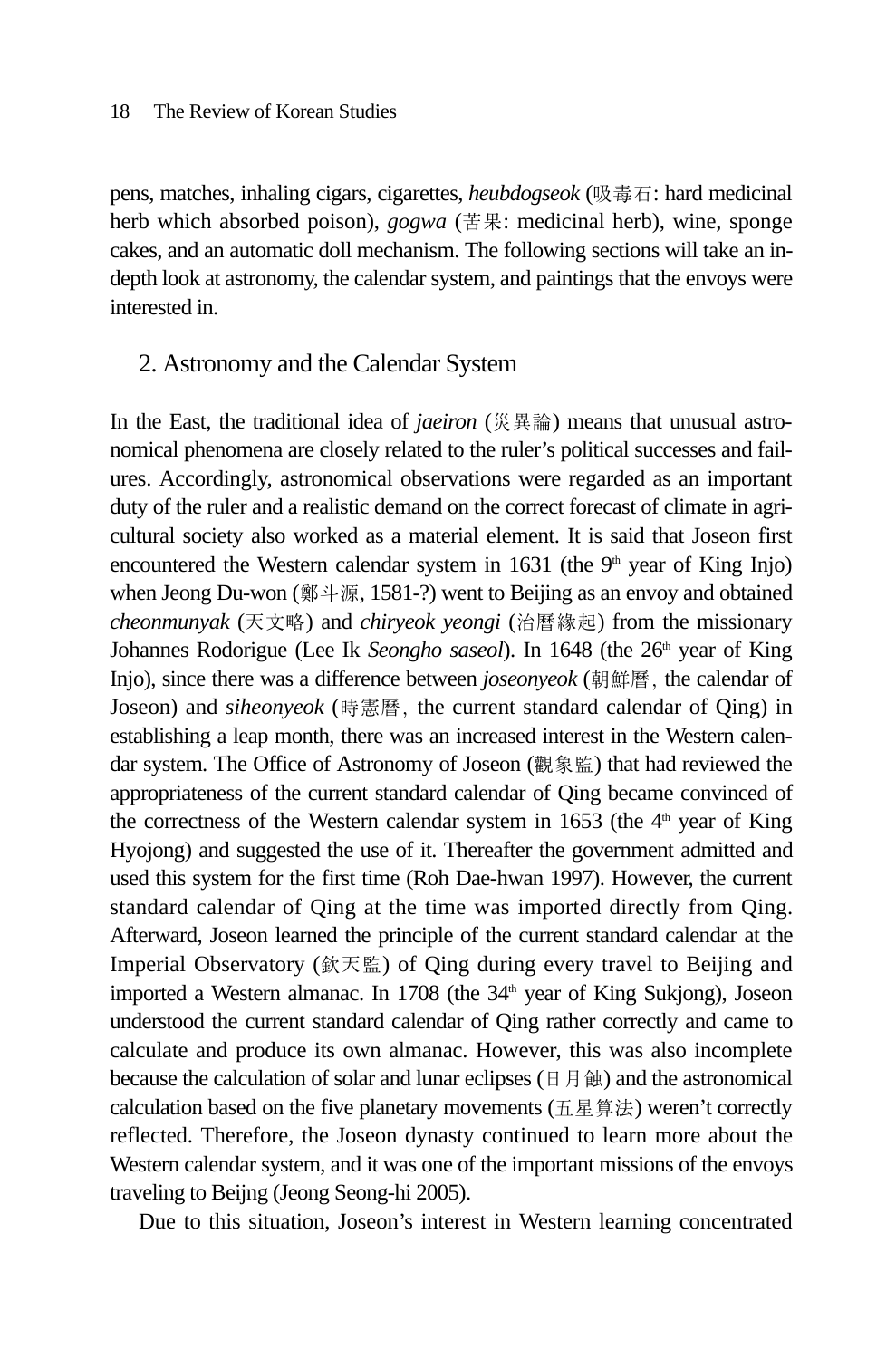mostly on the field of astronomy and the calendar system. Many records can be found in the journals of travel to Beijing in the  $18<sup>th</sup>$  century about this subject. The envoys were interested in astronomical observation instruments such as armillary sphere (渾天儀) and telescopes (千里鏡) and discussed with missionaries the differences between the East and West's calendar system.

Kim Chang-eop. *Nogajae yeonhaeng ilgi.* February 15, 1713: "Visited the Imperial Observatory (欽天監) of Qing and saw several instruments including an armillary sphere, whose use couldn't be fully understood."

Lee Gi-ji. *Iram yeongi.* Traveled to Beijing in 1720: On October 24, the senior envoy wanted to buy an almanac but they said the government kept the books from being exported. On October 26, Lee Gi-ji visited the South Catholic church and discussed the difference of astronomy and the calendar system between the East and the West with the missionaries I. Kögler (蘇霖), J. Saurez (戴進賢) and Zhang An Duo (張安多). Concerning solar and lunar eclipses, Lee Gi-ji asked whether solar and lunar eclipses were related to the morality of a ruler based on the Eastern traditional idea, *jaeigwan* (災異觀). I. Kögler answered extraordinary phenomena such as solar and lunar eclipses are not related to human business but occur according to the principle of astronomical movements. On October 30, Lee Gi-ji visited the East Catholic church and heard Seo Mu Seung (徐懋昇)<sup>8</sup> explain a Western armillary sphere. On November 22, when leaving Beijing, an armillary sphere made of paper was presented to Lee Gi-ji by Seo Mu Seung. Lee Gi-ji admired the precise system of Western armillary sphere by writing *Honuigi* (渾儀記).

Hong Dae-yong. *Eulbyeong yeonhaengnok*. January 9, 1766: Hong Daeyong visited the South Catholic church, saw an armillary sphere and asked the missionary August von Hallerstein (劉松齡) why he couldn't see the sunspot when watching the sun through a telescope. Hallerstein said, "You don't know the principle. There are many black spots in the sun and the form of the sun is round. Revolving day and night, it moves like a wheel. Seen at the right or left side, if there are spots on this side, there are no spots on that side. If there are a

<sup>8.</sup> It is presumed that Seo Mu Seung was an error of the Portuguese missionary, Seo Mu Deok (徐 懋德, Andres Pereira 1690-1783) in writing. He reached China in 1716, was an expert in astronomy and wrote *Cheonjiryeok sanggoseong* (天地�象考成). In 1741, an official of the Office of Astronomy, Ahn Guk-bin (安國賓) together with interpreters Byeon Jung-hwa (卞重和) and Kim Jae-hyeon (�在鉉) learned astronomical mathematics from I. Kögler and Andrea Pereira and obtained various books including *Ilwol gyosigpyo* (日月交食表).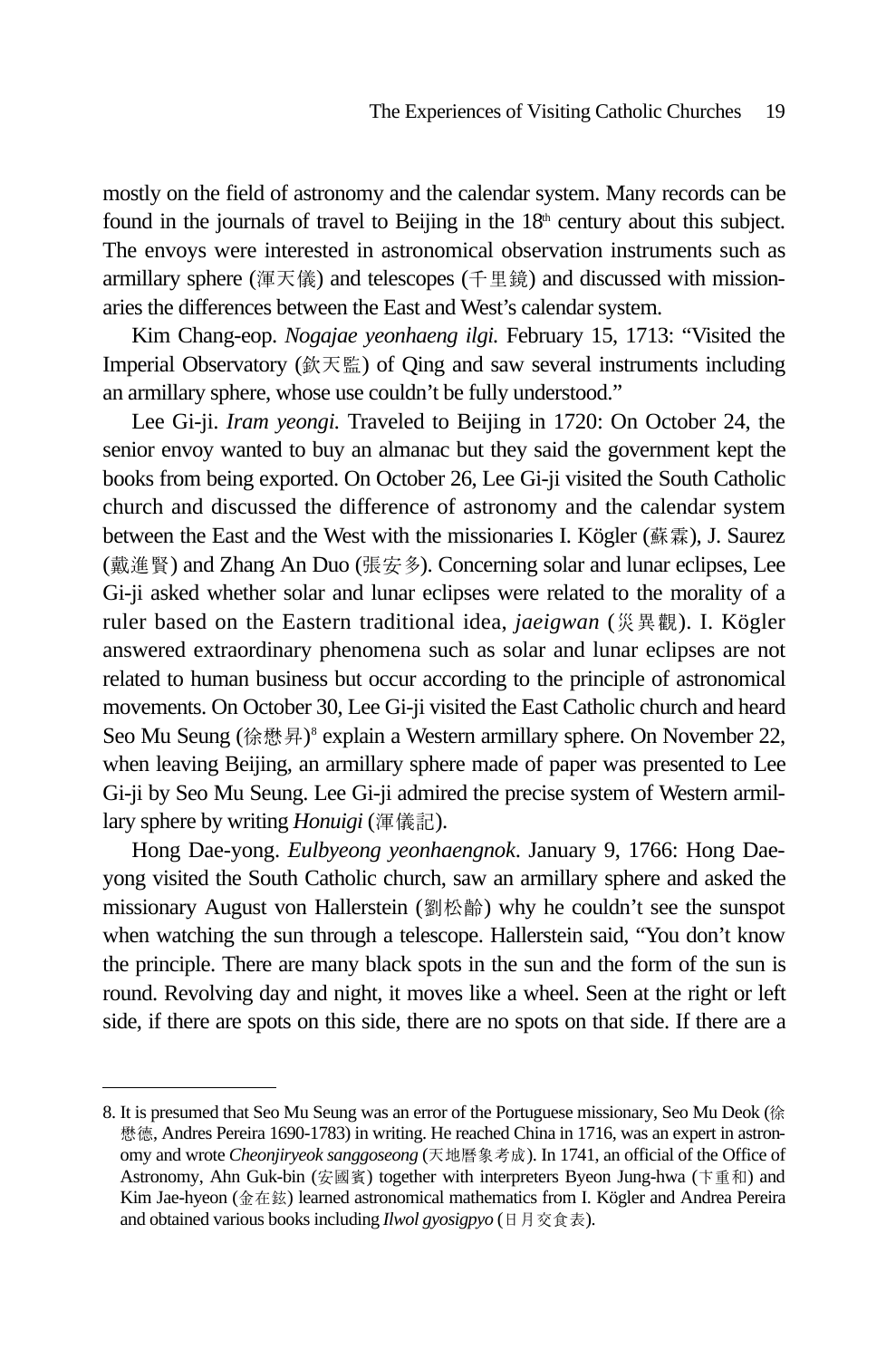few spots on this side, there are often many spots on that side." The official in charge of astronomy Lee Deok-seong, whose mission was to learn Western astronomy and the calendar system, betrayed his dissatisfaction because Western missionaries didn't teach him the system.

Park Ji-won (朴趾源). *Yeolha ilgi* (熱河日記). Traveled to Beijing in 1780: While watching astronomical observation instruments at the observatory and remembering the discussion about astronomy between Hong Dae-yong and Jeong Cheol-jo (鄭喆祚), Park Ji-won said he didn't know about their system and use.

The  $18<sup>th</sup>$  century envoys interest in astronomy and a calendar system was centered on the armillary sphere. While most of the envoys can't figure out the principles of astronomy and the calendar system for lack of special knowledge, Lee Gi-ji and Hong Dae-yong are able to have conversations with the missionaries about these things.

Lee Gi-ji discusses astronomy and the calendar system with Catholic missionaries, closely observes a Western armillary sphere (渾天儀) and realizes that there are considerable errors in the traditional interpretation of Eastern astronomy and its calendar system. Therefore, after observing a Western armillary sphere, Lee Gi-ji says the theory that the heaven and the earth are round ( $\overline{\mathcal{F}}$   $\overline{\mathbb{B}}$   $\overline{\mathbb{H}}$ 圓說) is doubtlessly a plain truth and indicates the defect in the astronomical and cosmic view of So Ong (邵雍) which was considered an absolute theory in the Eastern calendar system (Shin Ik-Cheol 2005). Thus, Lee Gi-ji discusses how Western astronomy explains the idea that unusual astronomical phenomena are related to the ruler's reign and the principles of the sexagenary cycle in response to twelve directions based on east, west, north and south and twenty-eight su that refer to twenty-eight constellations in Asian astronomy. Lee Gi-ji objectively accepts the superiority of the Western astronomical view and has a keen interest in its principles. Presumably Seo Mu Seung presented a Western armillary sphere to Lee Gi-ji because he was moved by Lee Gi-ji's serious interest in the Western calendar system and his open-mindedness.

Hong Dae-yong was a realist scholar who had been making astronomical observations at *Nongsugak* (籠水閣), a so-called private observatory at his house, with an armillary sphere and an alarm clock. The armillary sphere of *Nongsugak* was constructed in three years with the help of the scientists Na Gyeong-jeok (�景積) and Jeong Cheol-jo. As he was keenly interested in astronomy, Hong Dae-yong must have been deeply impressed when observing the sun directly through a telescope at the Catholic church. His excitement can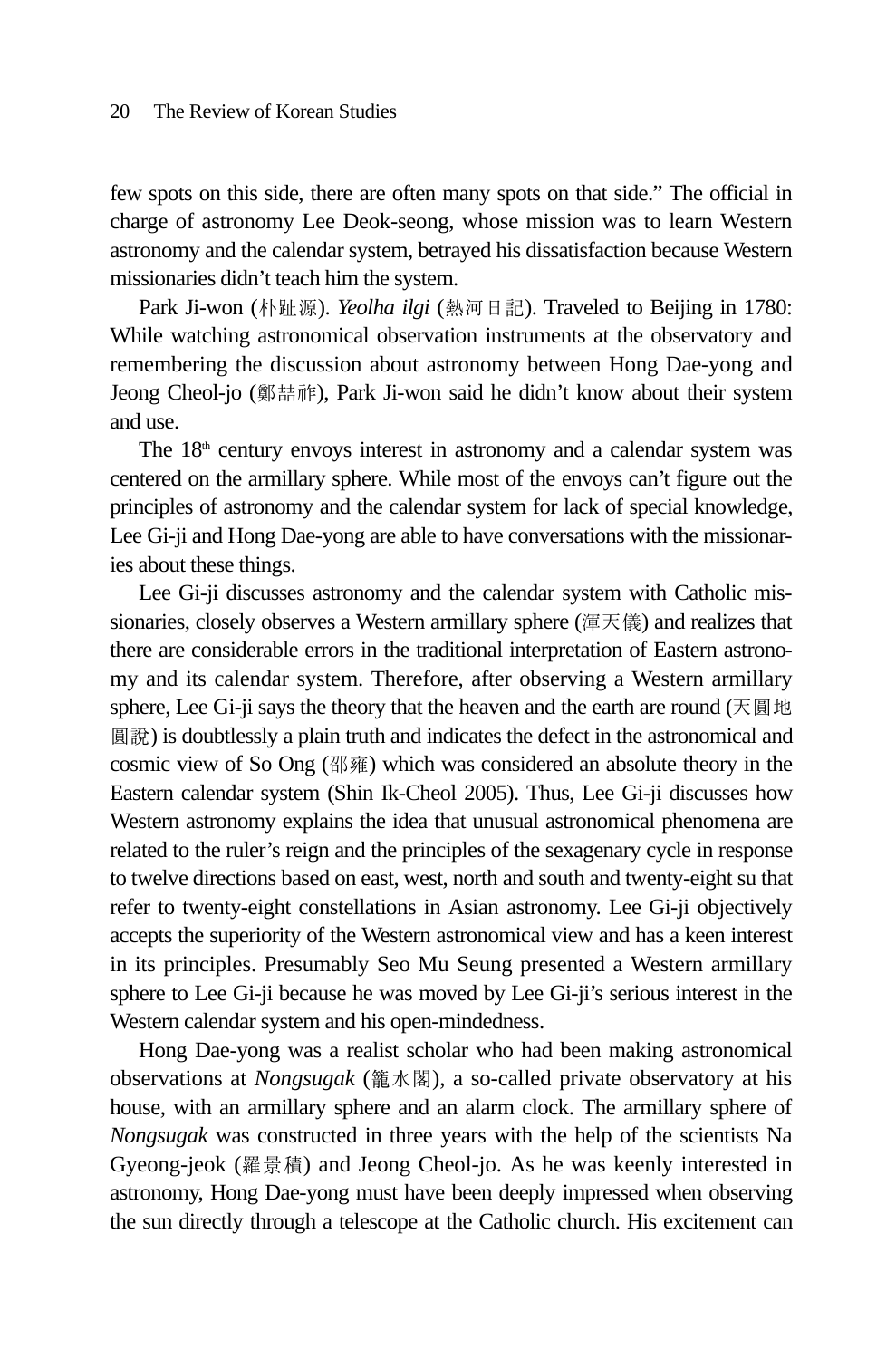be felt when he asks why he can't see the sunspots while looking at the sun through a telescope. Hallerstein who answered Hong Dae-yong's questions was head of the Imperial Astronomy Bureau of Qing and his knowledge of astronomy must have been the highest level at the time. The discussion between the two concerning the sunspots was the contents of discourse of top East Asian astronomers at the time.

### 3. Portrait of Jesus Christ and Western Paintings

What caught the eyes of most of the envoys visiting the Catholic churches in Beijing was a portrait of Jesus Christ. They first faced this peculiar portrait in Catholic churches where it would hang on the north wall. Most of the envoys described their shock and surprise at the heterogeneous style of painting that contrasted with Eastern paintings.

Lee Gi-ji. *Iram yeongi.* September 22; September 27; October 10; October 22; October 24, 1720: Lee Gi-ji viewed the portrait of Jesus Christ, the painting of Jesus Christ's birth and Jesus Christ on the cross and borrowed and read five books of Western paintings. A missionary presented seven Western pictures to him. "The pictures of animals, worms and fish seem to be alive. Ten kinds of even smaller insects such as butterflies and bees are painted on the wall, whose shapes and colors are drawn very realistically. Their mouths, eyes, hair and eyebrows are drawn so realistically that one can tell what kind of worms or animals they are at a glance without knowing their names. When opening a book, it looks so much like a worm or a fish moves or flies out that one may grasp it with both hands."

Lee Gyeon-myeong. *Hanpojae sahaeng ilgi.* January 29, 1722: "A Westerner sent me lots of books of drawings and paintings. They are the pictures of palaces and figures of various Western countries, most of which I can't understand."

Kang Ho-bu. *Sangbongnok.* December 29, 1727: Kang Ho-bu visited the South Catholic church and saw the portrait of the Lord. "As the portrait is beautiful, brilliant and vivid, it looks like a living man. The delicacy of the art of painting is indescribable. That is why the world calls Western paintings the works of God (神品). From my viewpoint, the man in the picture assumes a weird air. So do the beasts and birds. It is skillfulness itself. The picture looks so dreamy, mysterious and delightful that I can't know the reason. Really, it can be called the skillfulness of a devil."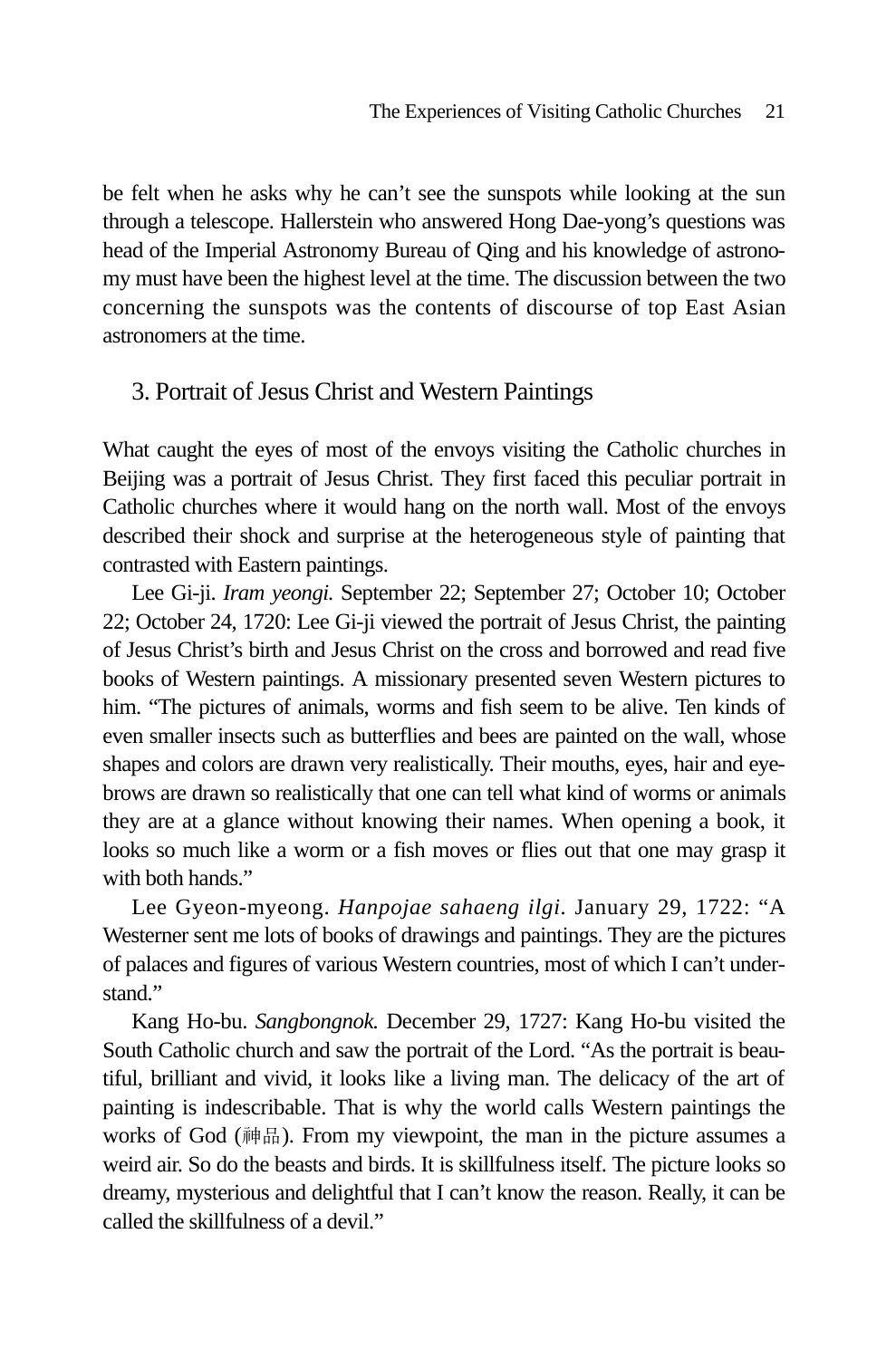Lee Ui-hyeon. *Imja yeonhaeng jabji.* Traveled to Beijing in 1732: Lee Uihyeon visited the South Catholic church and saw the portrait of the Lord. "Having drawn the Heaven, it is so high that it can touch the stars in the sky. There are so many devils (陰鬼) on the walls not to speak of the sun, the moon and the heavenly bodies that it looks like the hall for the dead  $(+\pm \text{g})$  in a Buddhist temple."

Lee Sang-bong. *Bugwonnok*. January 8, 1761: Lee Sang-bong visited the East Catholic church and saw the portrait of the Lord. "There are many girlish appearances in the picture. Among them, a girl lets her hair down with her forearm naked. This is the Lord. Seen a few steps away, it doesn't look like a picture. Touched by the hand and confirmed there is nothing on it, it proves itself a picture. Someone said 'as it was drawn by yin and yang and represents vividly the object of artistic endeavor, it looks like moving alive seen far away.'"

Hong Dae-yong. *Damheon yeongi.* January 9, 1766. *Eulbyeong yeonhaengnok.* January 24, 1766: Hong Dae-yong visited the South Catholic church and saw both the portrait of the Lord and the portraits of missionaries on either wall. "There are ten portraits each on the east and west walls wearing long-sleeved robes with their hair let down. It may be a Western clothing custom. Over each portrait, there is a name written. They are all conspicuous Westerners who admire Catholicism. I don't know anyone except Matteo Ricci and Tang Yak Mang."

Seo Yu-mun. *Muo yeonhaengnok.* January 11, 1799: Seo Yu-mun visited the South Catholic church and saw the portraits of the Lord and missionaries painted on either wall. "In the middle over the north wall, there is a girlish portrait with two strands of hair let down on the right and left sides and open eyes looking up at the sky. It is an attitude of indefinite thinking and doubting. The body and clothes look like they are floating high in the air and standing in a cavernous enclosure. Seen a few steps away, it looks like a figurine but, seen near, it is a picture of an about thirty-year-old girl whose complexion is yellow and upper eyelids are very blue because her eyes are turned upwards. It is wearing longsleeved clothes whose needlework of pleats and gussets is obvious and lively. It is a very strange style of painting. In front, there is an incense burner emitting an endless sweet smell and under the western wall of the portrait there is a big chair with a cushion of a dragon on it. It looks very gorgeous. Who can sit on it? Maybe, it is a seat for an emperor but not for a commoner.

There is a portrait of a woman with her child in her arms. The child looks surprised with its eyes wide open and the woman is worrying about the child.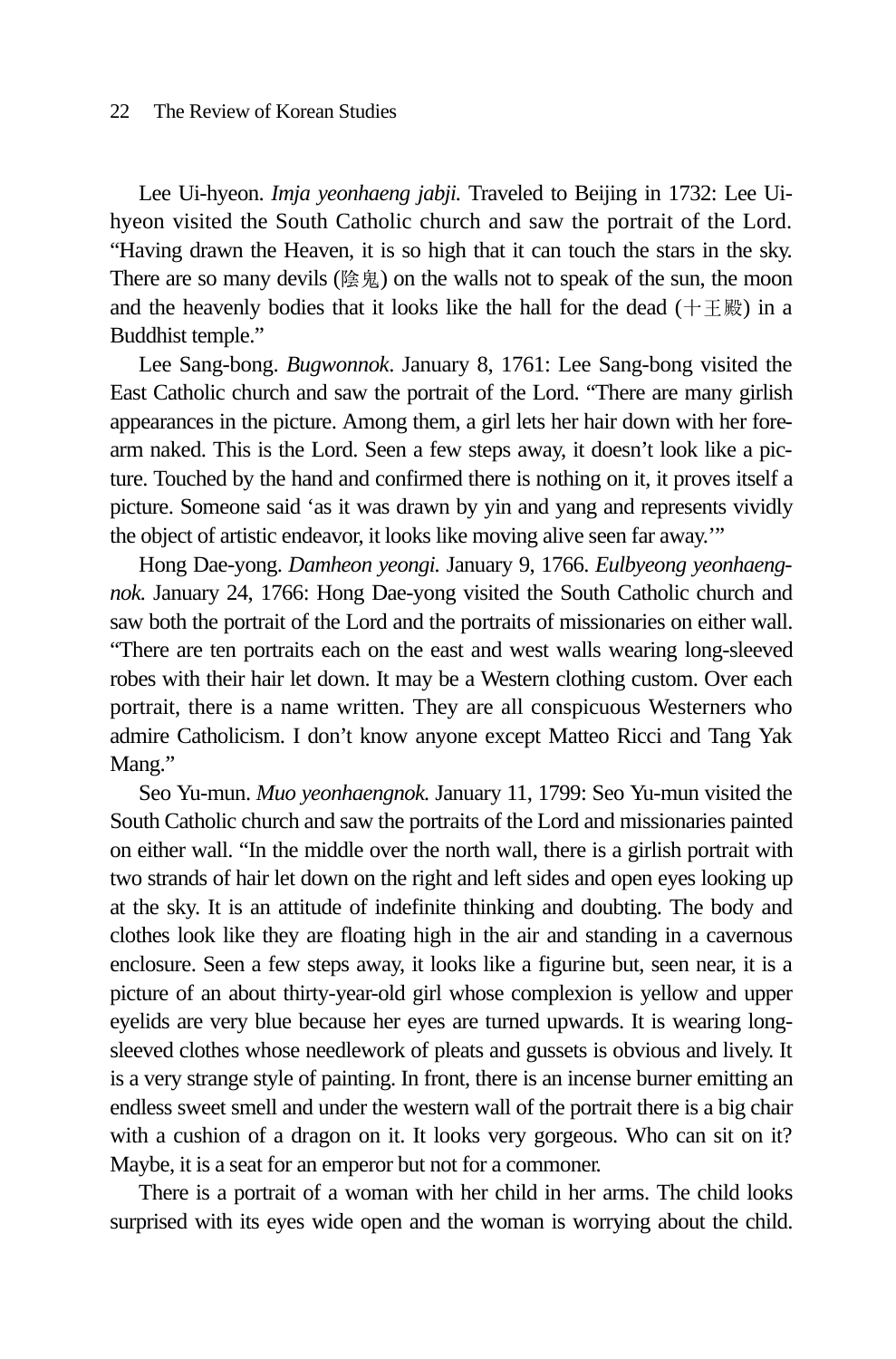An old man is afraid of something and prays with his hands folded. It seems that the woman is taking care of the sick child. Above the woman, there is a white dove sending out something white to her with its wings wide open. In the sky, there are clouds on every side and innumerable children who are pushing their heads through the clouds and are likely to fall imminently. The old man seems to take them in his hand toward the heaven. Seen a few steps away, it doesn't look like a picture. It is a strange and fascinating scene. Staying long, I feel bad."

Most of the envoys visiting the Catholic churches expressed their impressions of the portrait of the Lord. They were greatly surprised at the strange style of the painting. Park Ji-won says, "...are incomprehensible from the ordinary mind and indescribable in any language or letters" explains well the shock when he first saw the Western pictures. What the literary men were surprised at was, above all, the truthfulness to life of describing figures and things. Most of them commonly indicate this point. There are episodes where some of the envoys, surprisingly, mistake a dog drawn on the inner wall of the South Catholic church for a real dog.

In *Eulbyeong yeonhaengnok,* Hong Dae-yong said, "I entered through a big gate and there is another gate westward leading to the inside. At the east side, there is a neat wall of bricks with a door half open while the houses outside the door appear indistinctly. I asked Sepal about that. He laughed and said that it was not a real door but a picture on the wall in order to show the skillfulness to onlookers. I approached the wall doubtfully and found that it was not real but painted on the wall. This was enough for me to imagine the skillfulness of Western painting."

Most of the distinguished men paid attention to the conspicuous styles of Western painting: perspective and contrast excellent in light and darkness. Seeing the picture of a castle town and its dwellings, Lee Gi-ji thinks highly of the realistic description of far and near shapes by means of the method of an overhead view (俯瞰法). Lee Gi-ji recognized clearly the merit of Western paintings by means of perspective. Hong Dae-yong has a deep understanding about the perspective of Western paintings. In *Yupo mundap* (劉鮑問答), Hong Daeyong said, "They are expert in perspective and use original pure colors in drawing the appearance and shade of stream and valley, the light and dimness of smoke and cloud and the vacant space of the far sky. It is said, 'The delicacy of Western paintings is caused by the excellence of ingenious thinking and proportional allotment coming from mathematics.'" Hong Dae-yong indicates that this perspective derived from advanced Western mathematical technology.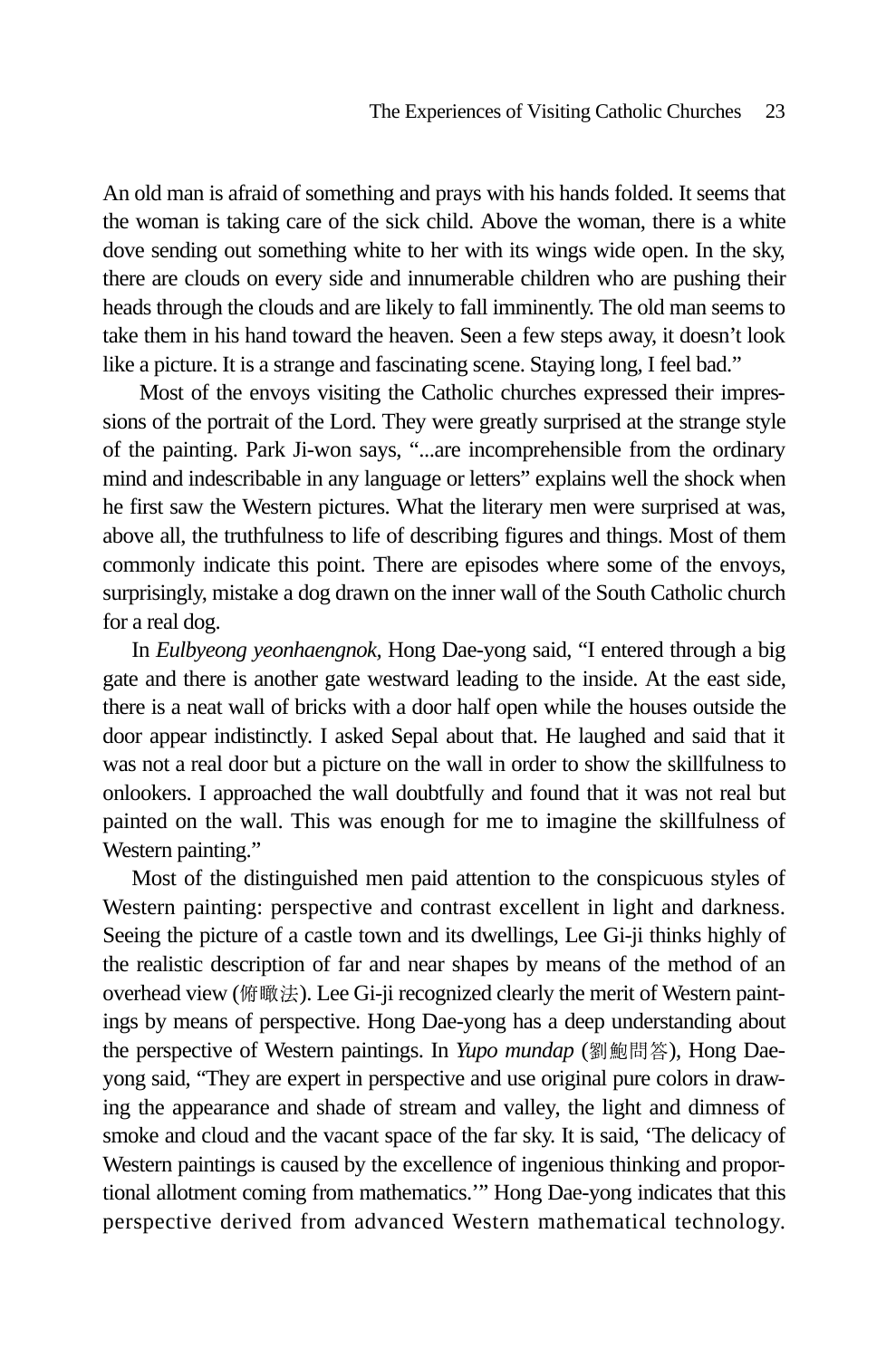Understanding that the stereography contrasting light and darkness appropriately together with perspective is the merit of Western style of painting, Lee Sangbong said, "As it was drawn by yin and yang and vividly represents the object of artistic endeavor, it looks like moving alive seen far away," and Park Ji-won said, "They look like breathing and moving alive and show their lightness and darkness spontaneously while the distribution of yin and yang are properly coordinated."

On the other hand, it seems that heterogeneous and strange Western styles of painting were considered negative by some visitors. According to Kang Ho-bu, the man in the picture assumes a weird air, and so do the beasts and birds. Lee Ui-hyeon says it looks like the hall of the dead in a Buddhist temple. Strange to say, it has no spirit of dark and brightly lighted. The men had different feelings about the Western paintings which used different materials than when they saw Oriental paintings. While Oriental paintings that are drawn with brush and ink on silk and take advantage of blank space give us a feeling of serenity and tidiness, Western oil paintings that are drawn on canvas in oil colors and are expressed colorfully without blank space make us feel strong and rough. There are some examples of a negative perception of the meaning of the picture. Looking at the men and women crying over the death of Jesus Christ, Hong Dae-yong said, "I felt disgusting and couldn't bear looking at it." Lee Ui-hyeon said, "It drew so many devils on the walls not to speak of the sun, the moon and the heavenly bodies that it looks like the hall of the dead in a Buddhist temple." He was dissatisfied with the atmosphere like a temple house with many devils drawn on the wall.

Judging from the above records on Western paintings, most of the Joseon envoys traveling to Beijing positively perceived Western paintings in spite of some negative perceptions. In *Seongho saseol,* Lee Ik said, "Most of the envoys traveling to Beijing recently bought Western paintings and had them hung on the wall." There was a tendency for the envoys to buy and like Western paintings and for missionaries to present Western paintings to the envoys. Seven Western paintings were presented to Lee Gi-ji, fifteen to Lee Ui-hyeon and two atlases to Lee Geon-myeong. Western paintings and atlases were a good method for Catholic missionaries to inform the Joseon envoys about Western civilization and customs. There could be no good method to inform unknown people of their world clearly but pictures because the envoys of Joseon also looked at the strange styles of painting with curiosity.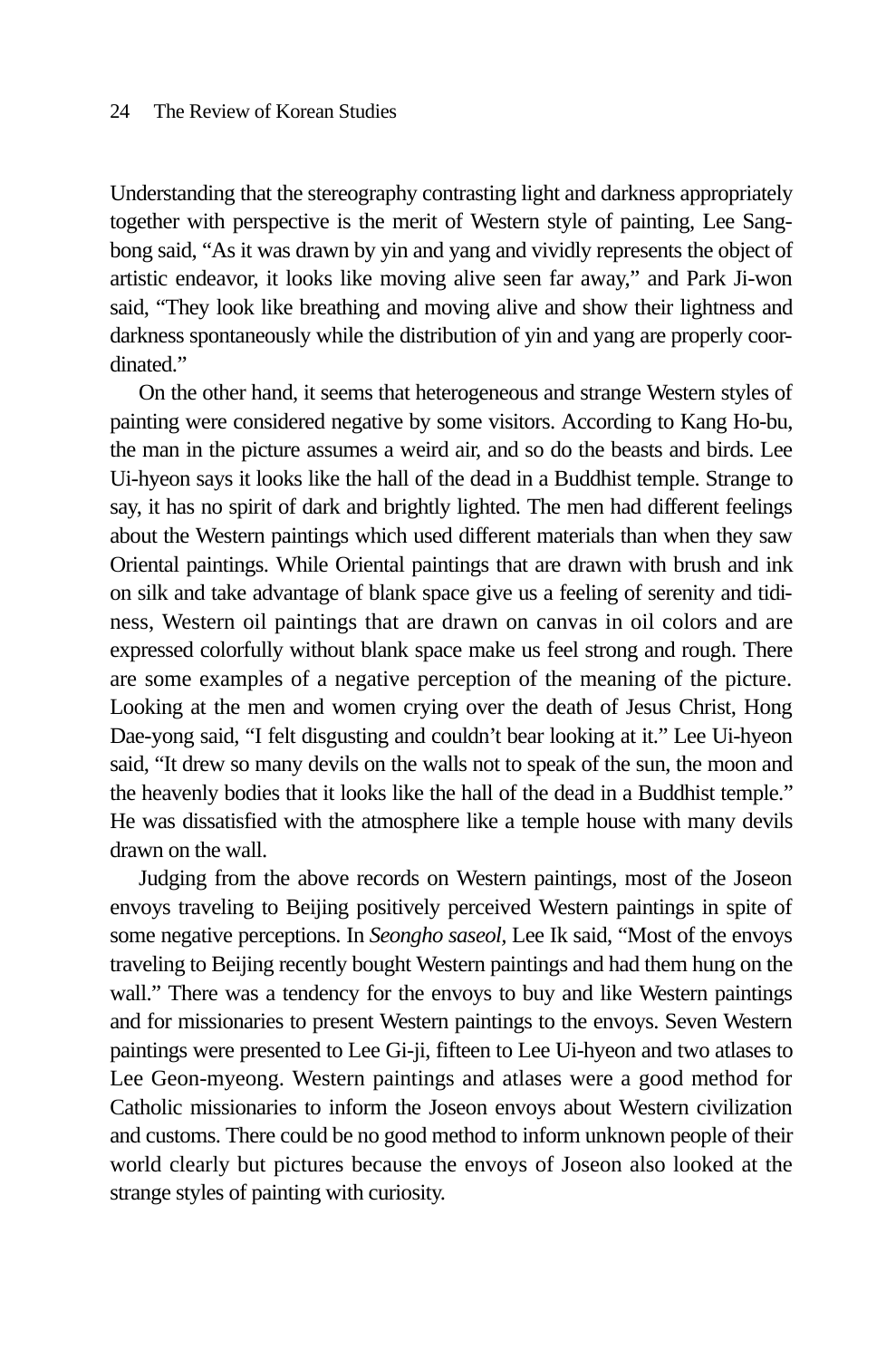### **The Perception of Western Missionaries of the Joseon Envoys**

Up to now, this paper has focused on astronomy, the calendar system, and Western paintings. This section will review other contact between the Joseon envoys and the missionaries and estimate their standard of perception toward the other party.

In the first half of the  $18<sup>th</sup>$  century, Western missionaries in Beijing were very interested in Joseon and wanted to build Catholic churches and spread their religion in Joseon. Western missionaries provided a warm reception to the Joseon envoys and asked them about the topography of Joseon and the distance from Beijing to Joseon. Serving wine and sponge cake to Lee Gi-ji who visited the South Catholic church on December 10, 1720, Western missionaries asked him about the capital city and its distance, showing a map closely resembling the topography of Joseon. On December 28, Lee Gi-ji visited the West Catholic church and talked with the four missionaries Bai Pu (白普), Lei Xiao Si (雷孝 思), Tang Shang Xian (湯尙賢) and Yin Hong Xu (殷弘緖). They talked about the dogma of Catholicism that all people in the world are born as brothers and sisters by the Lord. Bai Pu talked about his experience climbing Mt. Baekdu with Mu Ke Deng (穆克登) and seeing the territory of Joseon and asked Lee Giji about the distance by sea from Deng Zhou (登州) and Lai Zhou (萊州) to Joseon. Tang Shang Xian talked to the interpreter Jeong Tae-hyeon about his hope of constructing a Catholic church in Joseon. Jeong Tae-hyeon said that he needed governmental permission to build a church. Yin Hong Xu presented *Cheonju sirui* (True Principles of Catholicism) to Lee Gi-ji (Lee Gi-ji *Iram yeongi*). The fact that Bai Pu and Mu Ke Deng climbed Mt. Baekdu indicates that the Mt. Baekdu Stele for Marking the Border (白頭山定界碑) was erected in 1712 (the  $38<sup>th</sup>$  year of King Sukjong) and the border was fixed between Joseon and Qing. This record tells that Western missionaries were included in the group of Qing when erecting the stele. Judging from the existing records of travel to Beijing, Lee Gi-ji was the most open-minded of the envoys traveling to Beijing during the  $18<sup>th</sup>$  century. Western missionaries expressed clearly their hope of spreading Catholicism in Joseon through Lee Gi-ji. This confirms that in the first half of the 18<sup>th</sup> century Western missionaries were searching for the possibility of coming to Joseon and preaching Catholicism in Joseon.

In 1732, the missionary Fei Yin (費隱) sent the senior envoy Lee Ui-hyeon *Samsannonhakki* (三山�學記) and *Jujegunjeung* (主制群證) four sheets of colored paper, ten sheets of white paper, fifteen big or small pictures, one *heub-*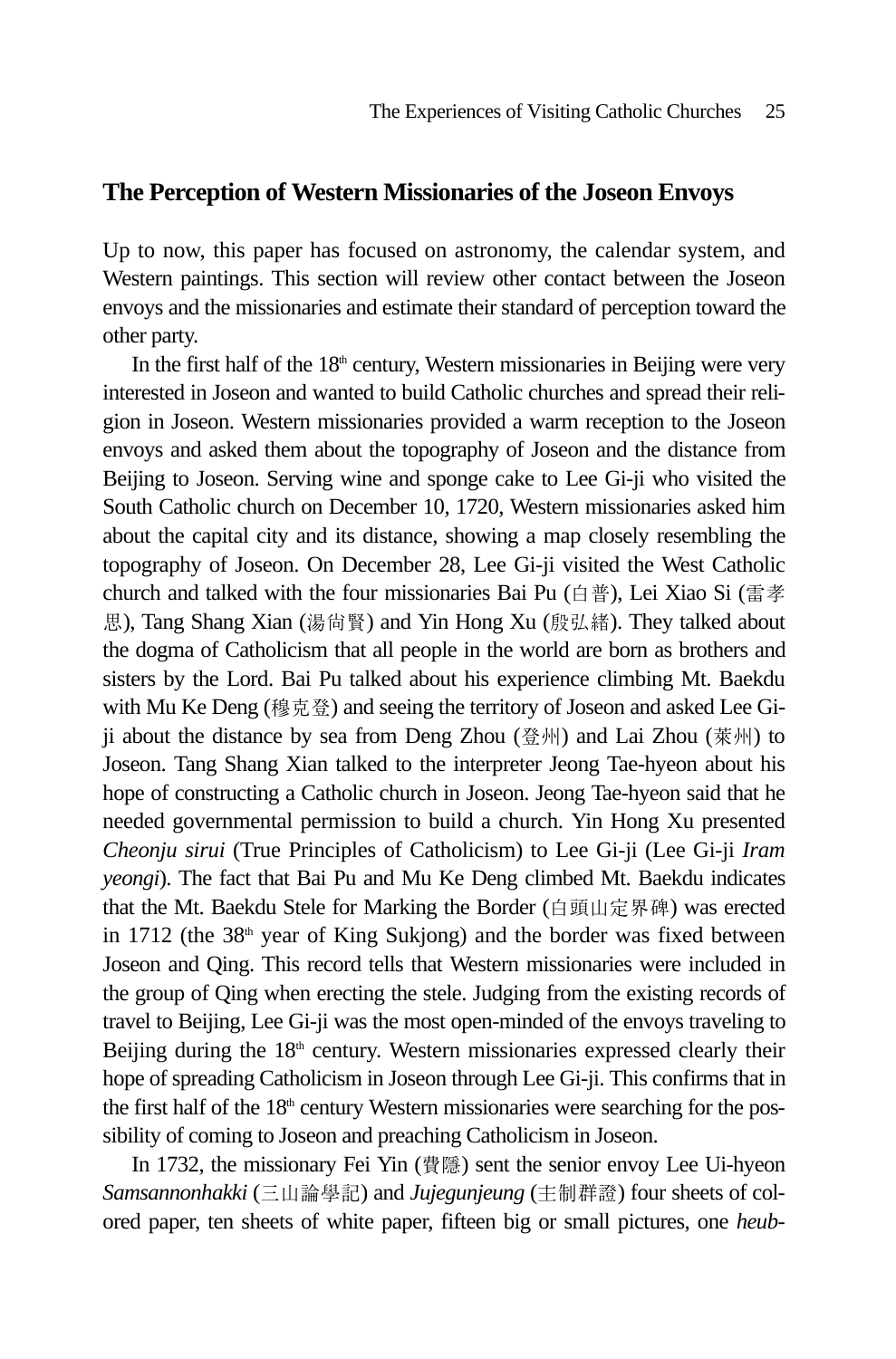*dogseok* and six *gogwa*. Lee Ui-hyeon said that the two books were about Western magic and explained the effectiveness of *heubdogseok* and *gogwa* in detail.9 *Samsannonhaggi* was a Catholic catechism written by the Italian Jesuit missionary Giulio Aleni (艾儒略, 1582-1649) in Chinese characters and *Jujegunjeung* was another Catholic catechism written by Joannes Adam Shall von Bell (湯若望, 1591-1661) that explained Catholicism in comparison with the universe and the structure of the human body and was accepted as a medical book by the intellectuals of Joseon. Lee Ui-hyeon didn't give particulars about these books on Catholicism and medicine but paid attention to only the modern instruments of civilization, *heubdogseok* and *gogwa* to a considerable degree.

There are various perceptions of the envoys toward Catholicism. Lee Uihyeon had a negative perception of Catholicism saying, "Catholicism focuses on serving the Heaven and is contrary to the morality of Confucianism, rejecting Ch'an and Buddhism and cherishing itself only."10 Meanwhile, Lee Yi-myeong who was a senior envoy in 1720 said to J. Saurez and I. Kögler in his letter that Catholicism is not different from Confucianism in respecting the Supreme Being (God) and finding a clue to sex while the doxy of Jesus Christ's birth is similar to that of Buddha and the doxy of hell the law of cause and effect of Buddhism ("A Letter Sent to Westerners J. Saurez and I. Kögler—與西洋人蘇霖戴進賢", *Sojaejip*—疎齋集 Vol. 10). Lee Yi-myeong tolerated Catholicism. Lee Sangbong who traveled to Beijing as a *jaje gungwan* in 1760 said, "The Lord of Heaven is the so-called creator and is similar to a spirit in Confucianism. Westerners don't respect Confucianism, Buddhism and Taosim but respect only the Lord of Heaven, thanking Him for breathing even a breath. Therefore, they respect the Lord as an emperor and love and depend on the Lord as parents" (Lee Sang-bong *Bugwonnok*—北轅錄). It seems that Lee Sang-bong didn't reveal his likes and dislikes but wanted to describe the facts and evaluate them objectively. Hong Dae-yong who was a *jaje gungwan* in 1765 said, "The outline of Catholicism is to respect the Heaven like Buddhism respects Buddha, encouraging people to hold morning and evening services, doing good and invoking a blessing. It is not worth mentioning because it differs from the morality of Chinese saints and is the church of barbarians (An Article of January 7, 1766.

<sup>9. &</sup>quot;Imja yeonhaeng jabji (壬子燕行雜識)," *Dogogjip* (陶谷集)Vol. 30.

<sup>10.</sup> Translation <陶谷集> fascicle 30, Translation 「壬子燕行雜識」, "天主堂主胡費姓人, 送三山 論學記, 主制 羣徵各一册, 彩紙四張, 白色紙十張, 大小畵十五幅, 吸毒石一箇, 苦果六箇."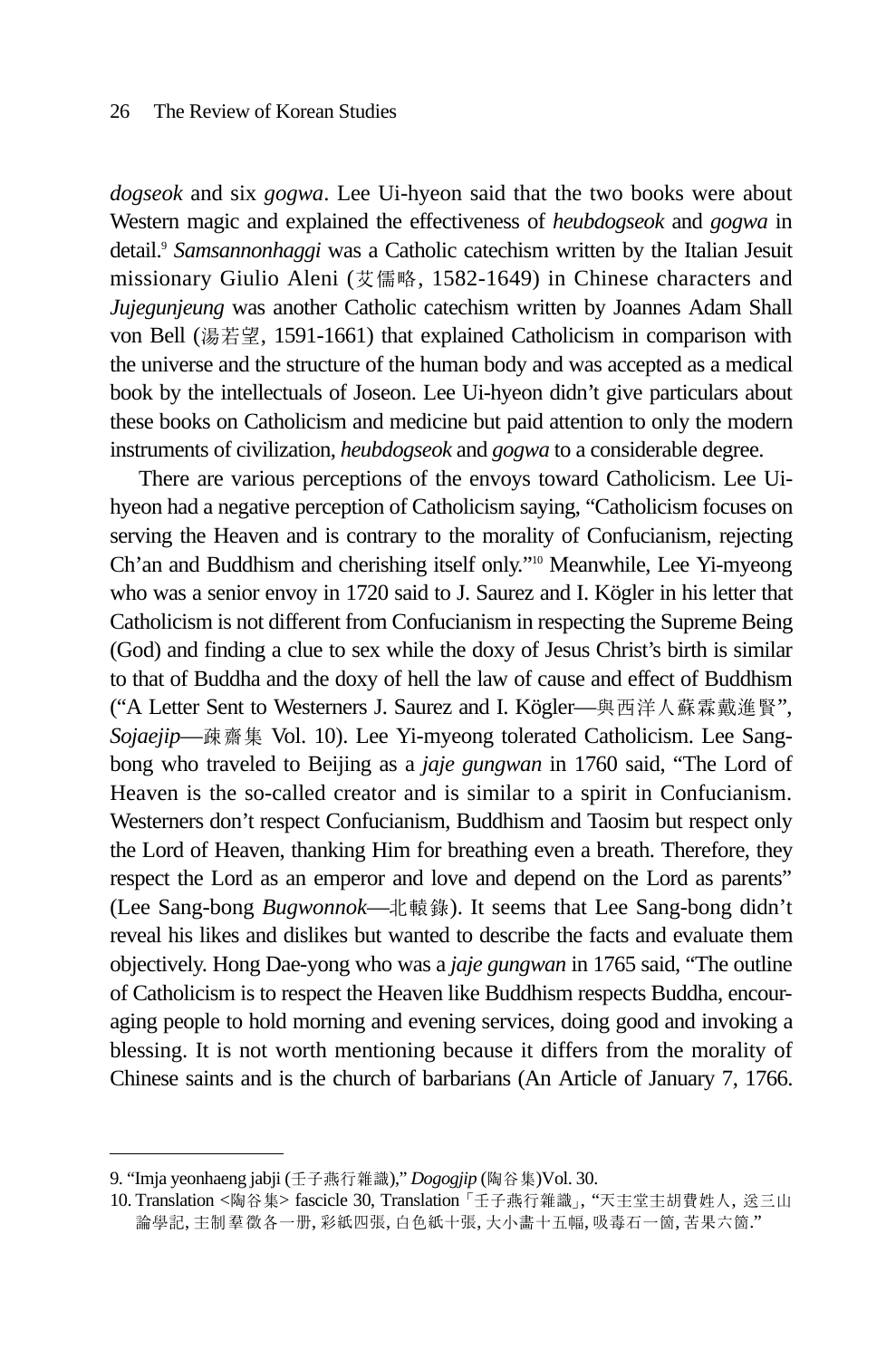*Eulbyeong yeonhaengnok*). Hong Dae-yong viewed Catholicism as a barbarous dogma similar to Buddhism and perceives it negatively. Judging from the above, the Joseon envoys traveling to Beijing during the  $18<sup>th</sup>$  century understood the Lord of Heaven roughly as the Supreme Being of Confucianism and regarded the theory of heaven and hell as the law of cause and effect in Buddhism. Each writer possessed their own perception of Catholicism whether it was negative, positive, or indifferent.

In the second half of the  $18<sup>th</sup>$  century Western missionaries treated envoys unkindly whereas they gave them a warm reception in the first half of the  $18<sup>th</sup>$ century. Lee Deok-seong went to the Catholic church as an official of the Office of Astronomy with Hong Dae-yong to learn about the Western calendar system and became indignant coming out of the church because missionaries didn't explain the system favorably and treated them unkindly, whereas they "treated us with good food and presented a lot of gifts of Western make a few years ago (Hong Dae-Yong *Eulbyeong yeonhaengnok*). Eom Su (嚴璹) who went to Beijing as a deputy envoy in 1773 came back home and reported his mission to the king. He answered King Yeongjo's question about whether he had met the missionary Hallerstein. "The senior envoy, deputy envoy and recorder went to the Catholic church together. Hallerstein was angry with a lot of attendants and didn't meet us. We just saw the hall the Lord of Heaven was enshrined" (Eom Su *Yeonhaengnok*). By the end of the  $18<sup>th</sup>$  century, the government kept the envoys from visiting the Catholic churches in Beijing after the Jinsan Incident,<sup>11</sup> the first religious persecution of Catholics of the Joseon dynasty in 1791. After the Jinsan Incident, the envoys purposely didn't visit the Catholic churches and missionaries were aware of this fact. This can be confirmed in *Muo yeonhaengnok* written by Seo Yu-mun who traveled to Beijing in 1798. He said, "When we arrived at the church, the church-keeper said, 'Why are you here if your government keeps the envoys from visiting the church?'"

<sup>11.</sup> The Jinsan Incident began when the learned men Yun Ji-chung (尹持忠) and his brother-inlaw Gwon Sang-yeon (權尙然) from Jinsangun (珍山郡), Jeollado burned the ancestral tablet of Yun Ji-chung's mother on her death-day and made sacrifices according to the Catholic sacrificial rites. The government had the magistrate Shin Sa-won (申史源) arrest, try and execute the two learned men on a charge of a breach of social morality and their belief in the no-parents-no-king thought (無父無君).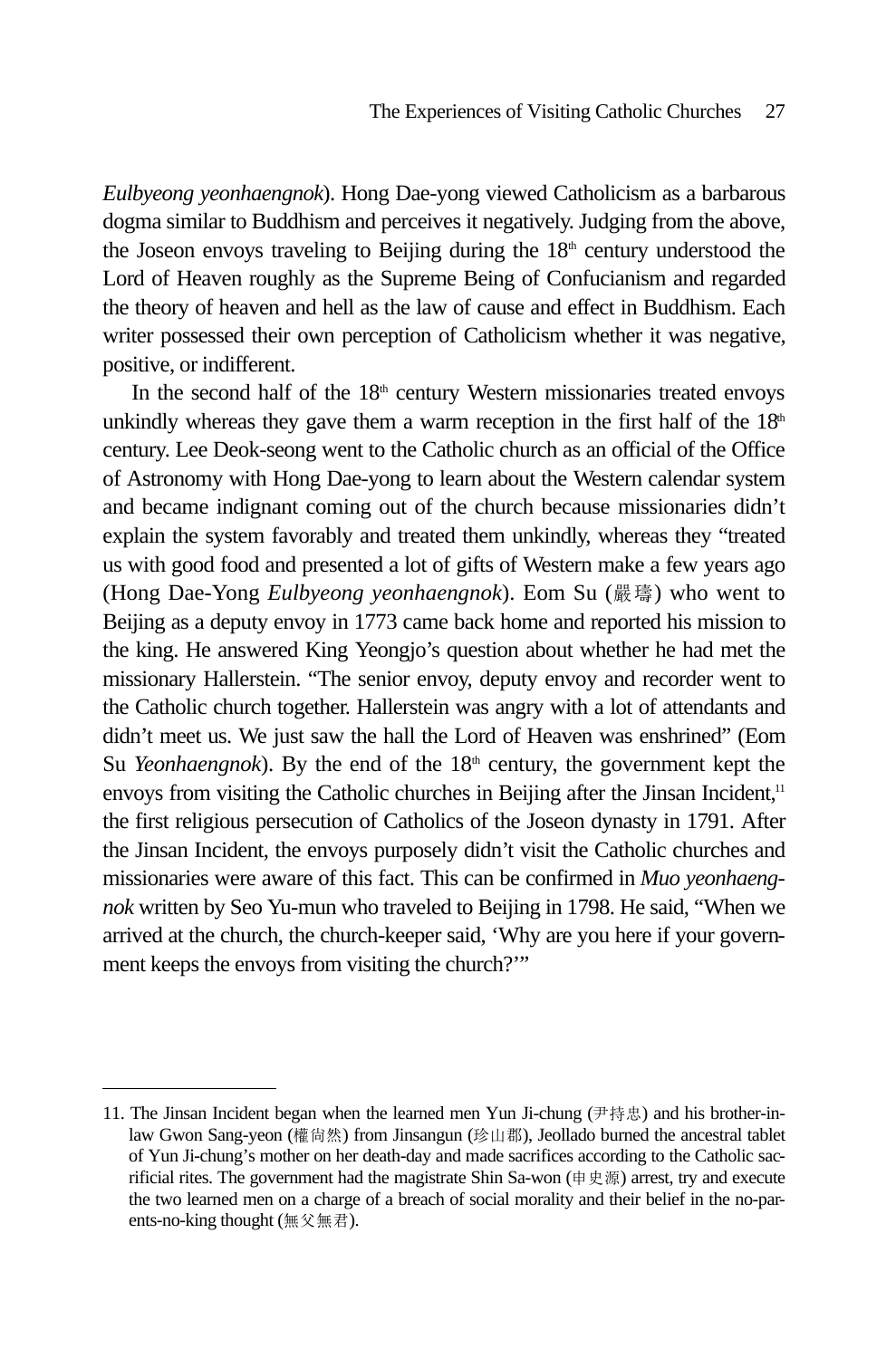### **Conclusion**

This paper reviewed the contact between Western missionaries and Joseon envoys focusing on the Catholic churches in Beijing and their perception of each other. Nineteen journals contain records on the Catholic churches among about 100 journals from the  $18<sup>th</sup>$  century. Most of the Joseon envoys mainly visited the South Catholic church. The journals of *jaje gungwan* contained the most detailed records about the Catholic churches.

The Joseon envoys were most interested in Western learning's astronomy, calendar system and Western paintings. The interest in astronomy and the calendar system reflected the then realistic demand for correctly understanding the current standard calendar of Qing together with the enforcement of the calendar made according to the principles of the Western calendar system. Lee Gi-ji and Hong Dae-yong were the most interested in astronomy and the calendar system. They discussed astronomy and the calendar system with Western missionaries and accepted Western superiority.

It seems that Western paintings were a culture shock to those who visited the Catholic churches for the first time. The vivid and lifelike portrait of the Lord hung on the north wall opposite the entrance gave a great shock to all the envoys and most of them left records of this experience. They were surprised at the Western style of painting because of the truthfulness of life describing figures and things and regarded the contrast between perspective and light and shade as one of the major characteristics of the Western style of painting. In spite of some having a negative perception toward the meaning of Western paintings, most of the Joseon envoys perceived Western paintings positively. Western missionaries often presented these paintings to the envoys together with books of Western learning. It seems that the presentation must have been an appropriate method to inform unknown Orientals of Western civilization.

Western missionaries wanted to construct a Catholic church in Joseon and spread Western civilization and Catholicism. The Western missionary Bai Pu was included among a party of Qing when erecting the Mt. Baegdu Stele of Marking the Border. His participation in this expedition might have been due to his interest in the Joseon territory. While Western missionaries wanted to introduce Western civilization and preach Catholicism, most of the Joseon envoys recognized the superiority of modern instruments of civilization of the West but had a negative or reserved attitude toward Catholicism. They perceived the West from the viewpoint of Eastern morality while trying to maintain an open mind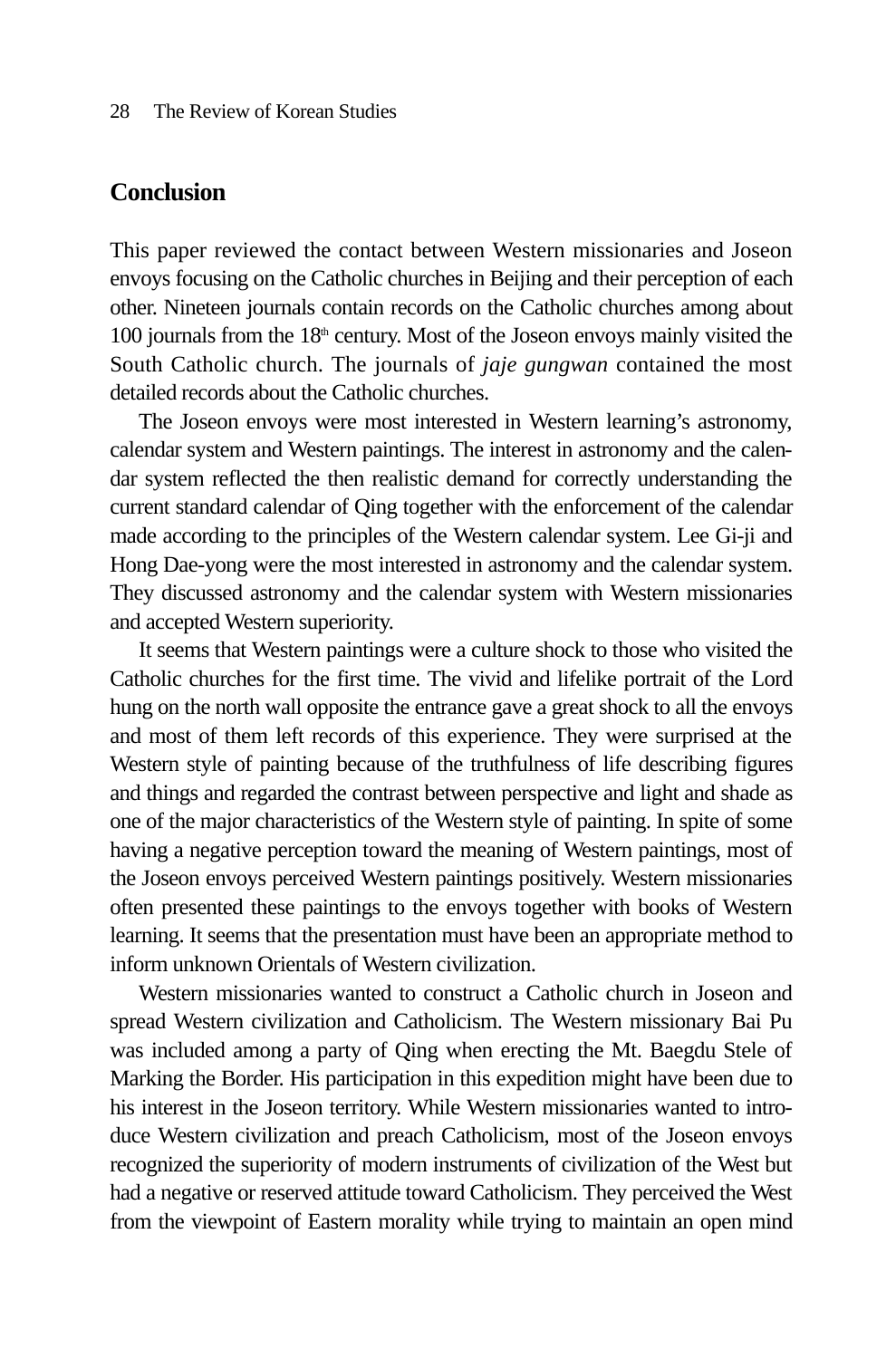towards Western instruments and the strangeness of the West.

The mutual recognition between Joseon and the West in the  $18<sup>th</sup>$  century was gained indirectly by focusing on the Catholic churches in Beijing in a rather open and pure form. The mutual recognition between Joseon and the West appeared clearer in the  $18<sup>th</sup>$  century than that in the  $19<sup>th</sup>$  century. At the turn of the  $19<sup>th</sup>$  century in Joseon, the persecution of Catholics occurred together with the establishment of a regime where kinsmen wielded authority over the king. The Western powers assumed an imperialistic stance and the relationship between Joseon and the West developed into distorted features in contrast to the  $18<sup>th</sup>$  century.

### **References**

### **\* Primary Sources**

- Anonymous. 2001. *Yeonhaengilnok* (The Records of Travels to Beijing in 1755). *Yeonhaengnok jeonjip* (The Complete Works of the Journals of Travels to Beijing). Seoul: Dongguk University Press.
- Eom Su. 2001. "Yeonhaengnok" (The Records of Travels to Beijing in 1773). *Yeonhaengnogjeonjip* (The Complete Works of the Journals of Travels to Beijing). Seoul: Dongguk University Press.
- Hong Dae-yong. 1976. *Gugyeok damheonseo* (The Records of Travels to Beijing in 1765). Seoul: Korean Classics Research Institute. \_\_\_\_\_\_. 2001. *Sanhaegwan jamgin muneul han soneuro milchidoda—Eulbyeong*

*yeonhaengnok* (The Records of Travels to Beijing in 1765), transl. by Kim Tae-jun & Park Seong-sun. Seoul: Dolbege.

- Institute for Korean Literature, Dongguk University. 2003. *Gughakgojeon yeonhaengnokhaeje* (Korean Classics: the Bibliographical Introduction of the Journals of Travels to Beijing). Seoul: Yuseong Munhwasa.
- Jeong Seong-hui. 2005. *Joseonhugiui ujugwangwa yeokbeop* (The Outlook on the Universe and Calendar system in the Late Joseon Dynasty). Seoul: Jisik Saneopsa.
- Kang Ho-bu. *Sangbongnok* (桑蓬錄) (The Records of Travels to Beijing in 1727). Property of Yonsei University.
- Kim Chang-eop. 1976. *Nogajae yeonhaeng ilgi* (�稼齋燕行日記) (The Records of Travels to Beijing in 1712). *Gugyeogyeonhaengnogseonjip* (The Selection of the Journals of Travels to Beijing Translated in Korean) Vol. 4. Seoul: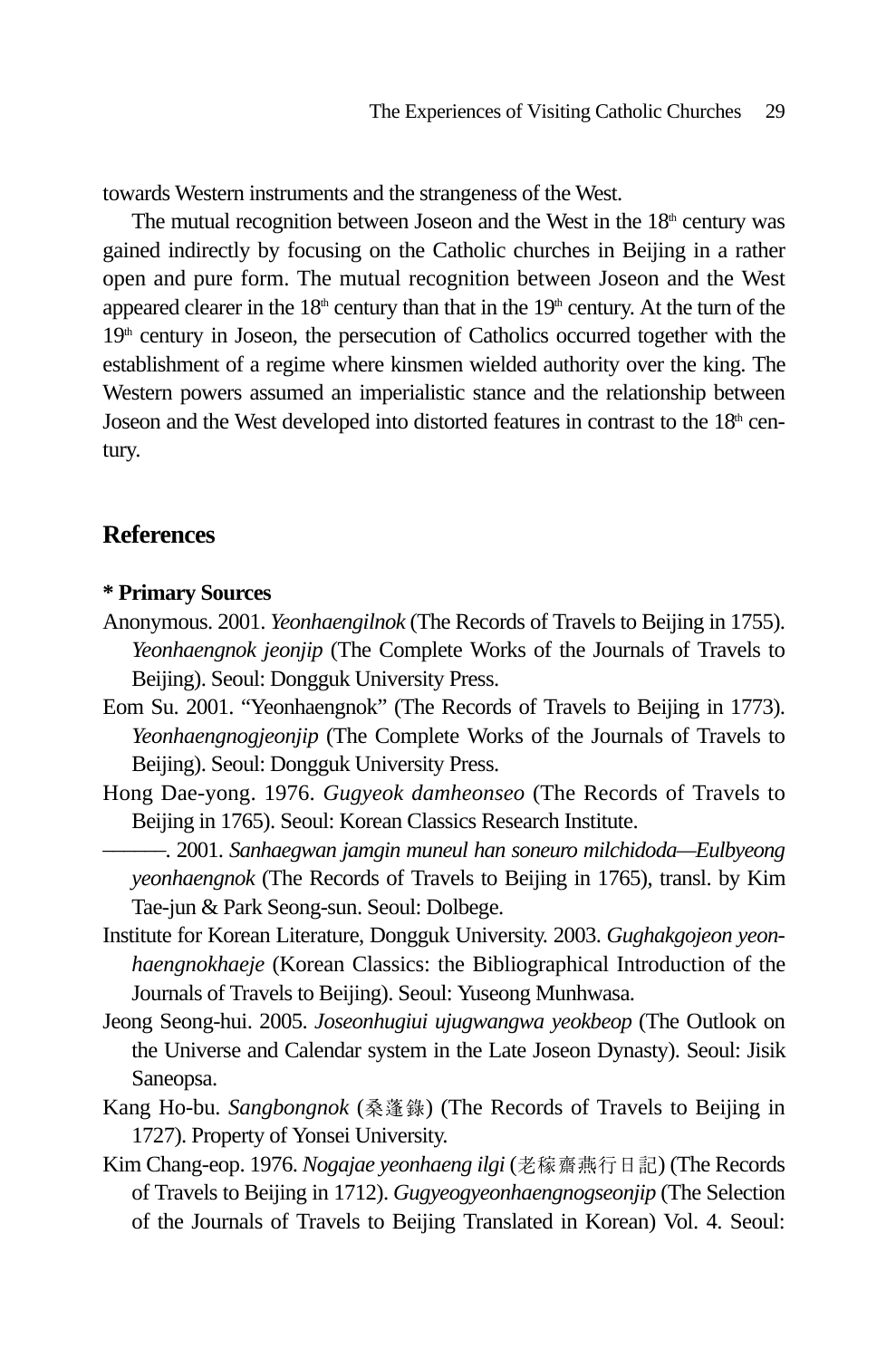Korean Classics Research Institute.

- Kim Gyeong-seon. 1976. "Yeonwonjikji" (燕轅直指). *Gugyeogyeonhaengnogseonjip* (The Selection of the Journals of Travels to Beijing Translated in Korean). Seoul: Korean Classics Research Institute.
- Lee Gi-ji. *Iram yeongi* (一菴燕記) (The Records of Travels to Beijing in 1720). 5 copied volumes. Property of the Bank of Korea.

Lee Ik. *Seongho saseol* (星湖僿說).

- Lee Sang-bong. 2001. "Bugwonnok" (北轅錄) (The Records of Travels to Beijing in 1760). *Yeonhaengnogjeonjip* (The Complete Works of the Journals of Travels to Beijing). Seoul: Dongguk University Press.
- Lee Ui-hyeon. 2001. "Gyeongja yeonhaeng jabji" (庚子燕行雜識) (The Records of Travels to Beijing in 1720). *Yeonhaengnogjeonjip* (The Complete Works of the Journals of Travels to Beijing). Seoul: Dongguk University Press.
- Lee Yi-myeong. 1995. "Sojaejip" (疎齋集) (The Records of Travels to Beijing in 1720). *Hangugmunjibchonggan* (The Complete Works of Korean Literature) No. 172. Seoul: Korean Classics Research Institute.
- Park Ji-won. 1987. *Gugyeok yeolha ilgi* (國譯熱河日記) (The Records of Travels to Beijing in 1780), transl. Lee Ga-won, 2nd ed. Seoul: Korean Classics Research Institute.

### **\* Secondary Sources**

- Roh Dae-hwan. 1997. "Joseon hugiui seohak yuipgwa seogi suyongnon" (The Influx of Western Learning and the Theory of Accepting Modern Instruments of Civilization of the West in the Late Joseon Period). *Jindan hakbo* (The Jindan Journal) Vol. 83. Seoul: Jindan Hakhoe.
- Seo Yu-mun. 1976. "Muo yeonhaengnok" (戊午燕行錄) (The Records of Travels to Beijing in 1798). *Gugyeogyeonhaengnogseonjip* (The Selection of the Journals of Travels to Beijing Translated in Korean). Seoul: Korean Classics Research Institute.
- Shin Ik-Cheol. 2005. "Leegijiui *'Iram yeongi'*wa seohak jeobchok yangsang" (Lee Gi-ji's *Iram yeongi* and the Aspects of Contacts with Western Learning). *Dongbanghanmunhak* (The Eastern Chinese Literature) Vol. 30. Daegue: Dongbang Hanmunhakhoe.
- Won Jae-yeon. 2003. "17-19segi joseonsahaengui buggyeong cheonjudang bangmungwa seoyanginsik" (The Visit of the Envoys of Joseon to the Catholic Churches in Beijing and the Perception of the West during the 17<sup>th</sup>—19<sup>th</sup> Century). *Seosedongjeomgwa joseonwangjoui daeeung* (The